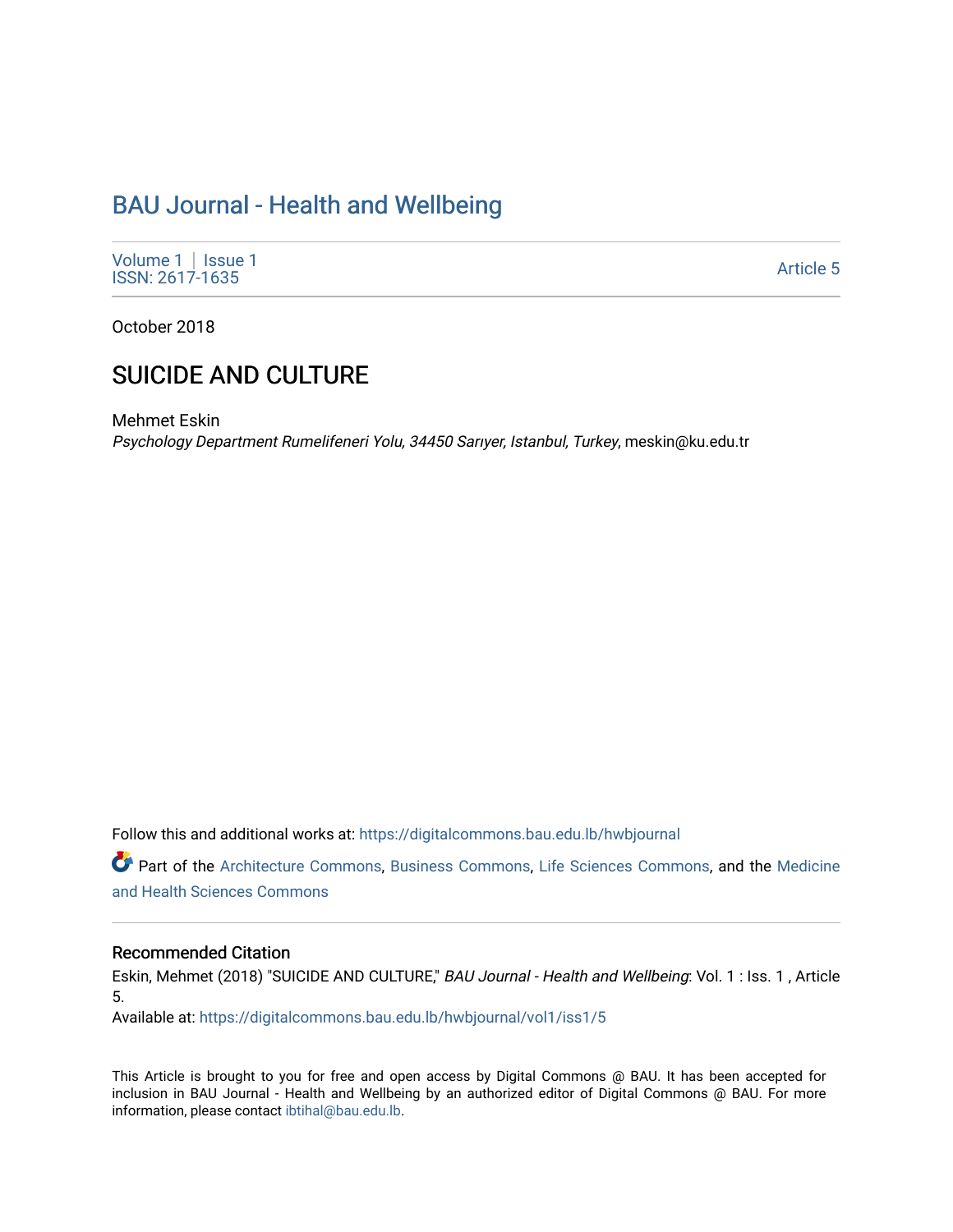# SUICIDE AND CULTURE

### Abstract

The rates of suicidal ideation, attempts and mortality present a large intersocietal variation. This variation is usually attributed to the role of culture, but the issue is still poorly understood. How does culture contribute to the intersocietal or cross-cultural variation of suicidal behavior? How culture might be involved in the onset, maintenance and aggravation of suicidal tendencies? In this paper, I will be discussing possible mechanisms of culture for the onset, maintenance and aggravation of suicidal propensities. Specifically, I will be examining the role of religion, individualistic-collectivistic value orientations, self-construal and survival versus self-expression values for their relevance to suicidal behavior and its intersocietal variation. The article highlights some conceptual and methodological issues together with some future directions for research on the possible role of culture in suicidal process.

#### Keywords

Suicidal behavior, intersocietal variation, culture, values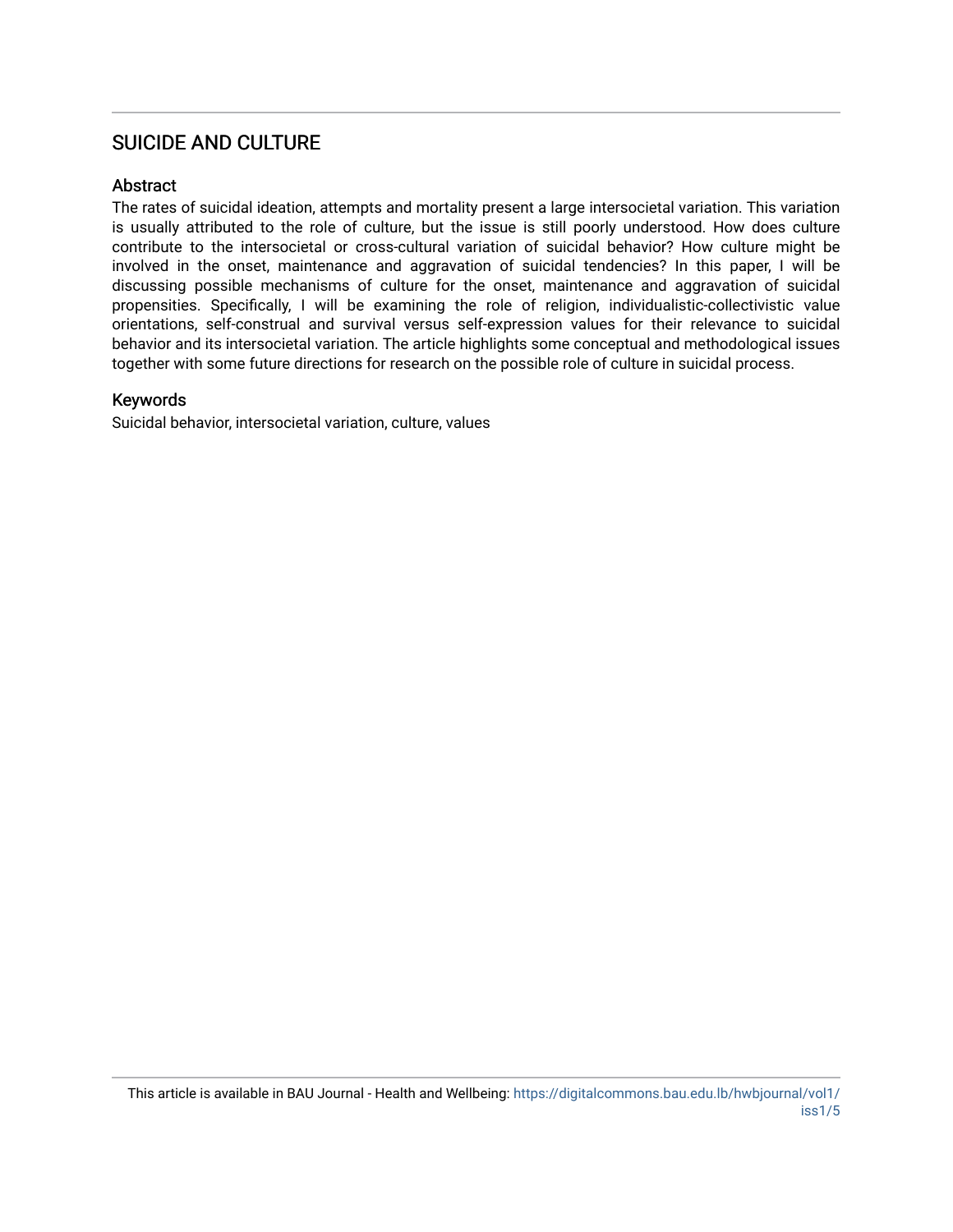# **SUICIDE AND CULTURE**

## *M. Eskin*<sup>1</sup>

#### **ABSTRACT**

*The rates of suicidal ideation, attempts and mortality present a large intersocietal variation. This variation is usually attributed to the role of culture, but the issue is still poorly understood. How does culture contribute to the intersocietal or cross-cultural variation of suicidal behavior? How culture might be involved in the onset, maintenance and aggravation of suicidal tendencies? In this paper, I will be discussing possible mechanisms of culture for the onset, maintenance and aggravation of suicidal propensities. Specifically, I will be examining the role of religion, individualistic-collectivistic value orientations, self-construal and survival versus self-expression values for their relevance to suicidal behavior and its intersocietal variation. The article highlights some conceptual and methodological issues together with some future directions for research on the possible role of culture in suicidal process.* 

#### **KEYWORDS**

Suicidal behavior, intersocietal variation, culture, values.

#### **1. INTRODUCTION**

Suicidal phenomena are a global public health concern and are the cause of many premature deaths. It is a personal and social tragedy not only for the deceased but also for families, friends, neighbours and the society. According to World Health Organization (WHO), 800,000 people die by suicide annually and it is the second leading cause of death among 15-29 year olds (World Health Organisation, 2014). Seventy eight percent of all global suicides occur in low-middle income countries and data indicate that there are 20 attempts for every suicidal death (World Health Organisation, 2014). This means globally 16,000,000 individuals per annum make at least one attempt to kill themselves. Suicidal phenomena therefore constitute significant a burden on national health care systems (Goldman-Mellor et al., 2014). For instance, the annual cost of suicide and suicide attempts are estimated to be 93.5 billion dollars in the United States (Shepard, Gurewich, Lwin, Reed, & Silverman, 2016).

Suicide is not an end in-itself but a result of a process comprising of various cognitive, affective, social, interpersonal and behavioral acts or omissions. Suicidal behavior is an umbrella term used to denote a range of acts related to the process self-annihilation ranging from ideation to self-killing. Suicidal ideation includes thoughts of engaging in behavior intended to end one's life. Suicidal plans involve formulation of a specific method through which one intends to die. Suicidal attempts are comprising of acts in potentially self-injurious behavior in which there is at least some intent to die. Suicidal death is the intentionally ending one's own life (Nock et al., 2008).

### **1.1 Characteristics of Suicidal Behavior**

The research in suicidology has so far delineated several features for suicidal behavior. The first feature of suicidal behavior is that it is a process which starts first with an idea (Kral, 1994). Another feature is that suicidal behavior is a result of psychological pain which exceeds person's

 $\overline{a}$ 

 $1$  Mehmet Eskin

Professor - Psychology Department Rumelifeneri Yolu, 34450 Sarıyer, Istanbul, Turkey, Email[: meskin@ku.edu.tr](mailto:meskin@ku.edu.tr)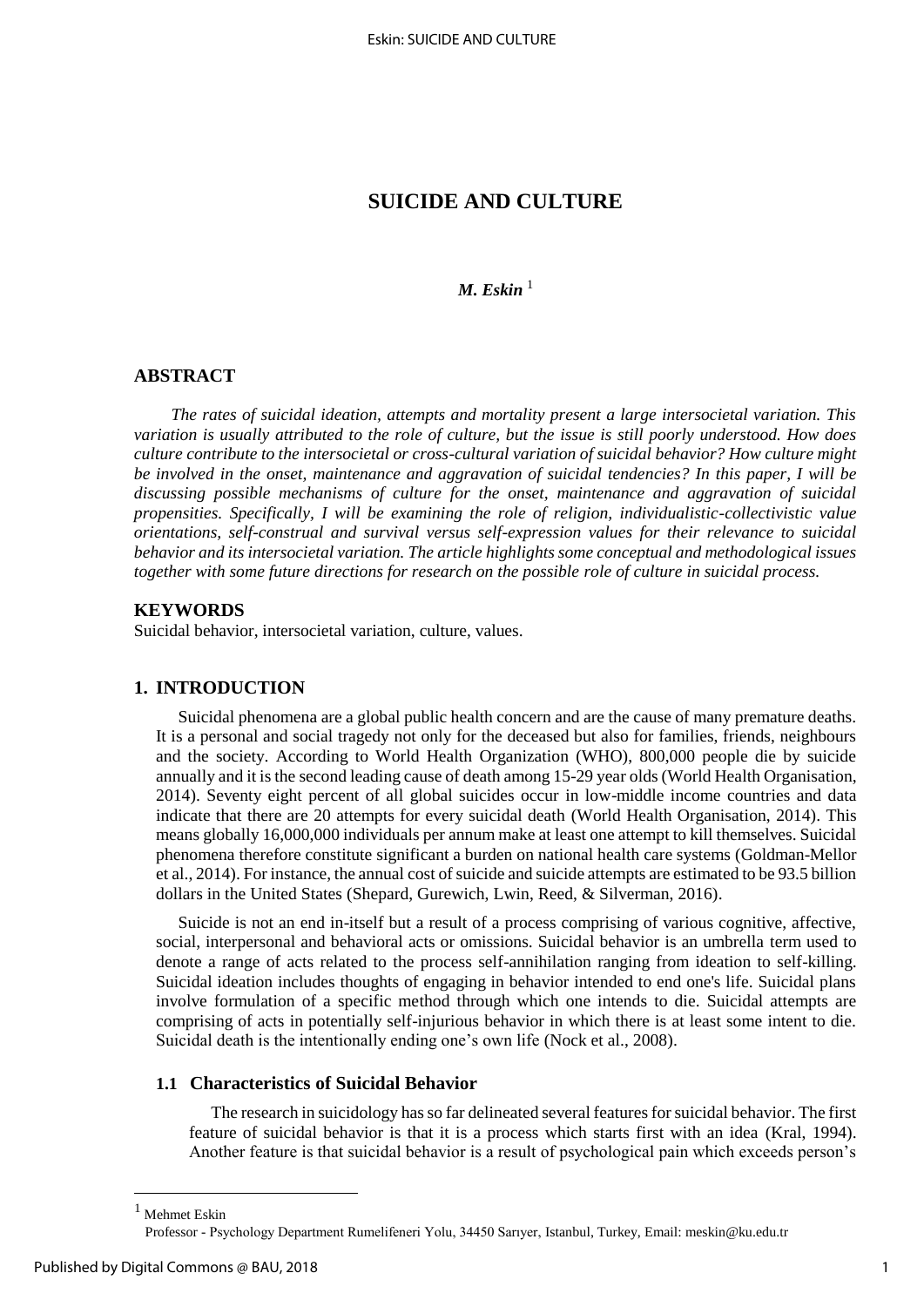tolerance threshold (Shneidman, 1998; Verrocchio et al., 2016). The pathways leading to suicidal behavior are multifaceted, including intrapersonal, interpersonal, social, biological and genetic factors. Thus, there is no fixed cause of suicidal behavior. Although there is a strong overlap between mental disorders and suicide this does not imply causality and some claim that suicide is not always a sign of psychopathology (Hjelmeland & Knizek, 2017). Another characteristics of suicidal behavior is that it is a major public health problem and constitute a serious economic burden on national health care systems (Shepard et al., 2016). Another feature of suicidal behavior is that its prevalence rates vary from one sociocultural context to another.

#### **1.2 Intersocietal Variation of Suicide**

Table 1 presents the international variations in age standardized suicide rates (per 100 000 population) reported by the member states to the World Health Organization for the year 2015 (WHO, 2015). The table groups member states into quartiles based on their age standardized suicide rates. The quartile 1 contains the states with the lowest and the quartile 4 includes those with the highest suicide rates. As it is seen in the table, suicide rates vary considerably among the nations. Despite this variation, suicides are relatively statistically stable across nations or social groups (Ritter et al., 2008) but individually unpredictable events (Ribeiro et al., 2016) which is called conundrum of suicide.

Why is this variation? What is or are the etiology of this variation? Is it living standards? Is it the widespread poverty? Is it the availability or quality of (mental) health care systems? Is it the abuse of alcohol and the use of illicit drugs? Is it social and personal traumas like war, disasters, robberies, rapes and the like? Is it the social factors such as unemployment, divorce, violence etc.? Is it the prevalence of psychological conditions like depression and anxiety? Or is this variation simply an artifact of misreporting and underreporting?

There may be many more factors that may be related to the variations in suicide rates, but do they really matter? The author has compared gross domestic product based on purchasing-powerparity per capita in US Dollars (GDP) (IMF, 2015), depression, anxiety rates (World Health Organization, 2017) and unemployment rates recorded for the states in the first and the fourth quartiles by means of t-tests. The states in the first and the fourth quartiles did not differ in terms of GDP (first quartile  $M = 18413,5755$ ,  $SD = 16974.29786$  versus fourth quartile  $M = 19360,7885$ ,  $SD = 23420.2358$ , t(90) = 0.824, p > 0.05), rates of depression (first quartile M = 4.408, SD = 0.681 versus fourth quartile M =  $4.427$ , SD = 0.722, t(92) = 0.899, p > 0.05), rates of anxiety (first quartile M = 4.145, SD = 1.253 versus fourth quartile M = 3.960, SD = 1.228, t(92) = 0.472, p > 0.05), and unemployment rates (first quartile  $M = 10.335$ ,  $SD = 7.404$  versus fourth quartile  $M =$ 7.960,  $SD = 6.044$ ,  $t(89) = 0.098$ ,  $p > 0.05$ ).

Thus, social, economic and mental health conditions are unable to account for the intersocietal variations in suicidal mortality. Suicide is multifaceted phenomenon including biological, genetic, social, cultural, philosophical, existential, spiritual and religious variables. Therefore, scholars often refer to culture to make sense of these observed intersocietal variations in suicide rates. But, what is culture and what does it have to do with suicide?

| <b>Quartile 1</b>         |               | <b>Quartile 2</b> |      | <b>Quartile 3</b> |      | <b>Quartile 4</b>    |      |
|---------------------------|---------------|-------------------|------|-------------------|------|----------------------|------|
| Country                   | Rate          | Country           | Rate | Country           | Rate | Country              | Rate |
| Antigua &<br>Barbuda      | 0.0           | Macedonia         | 6.4  | Ghana             | 10.2 | Cambodia             | 12.8 |
| <b>Barbados</b>           | 0.3           | Malaysia          | 6.5  | Liberia           | 10.3 | Ethiopia             | 12.8 |
| Grenada                   | 0.4           | Saint Lucia       | 6.7  | Turkmenistan      | 10.3 | Mozambique           | 12.9 |
| Brunei Darussalam         | 1.4           | Bahrain           | 6.9  | Australia         | 10.4 | <b>Burundi</b>       | 13.0 |
| Jamaica                   | 1.4           | Samoa             | 7.0  | Canada            | 10.4 | Eritrea              | 13.2 |
| <b>Bahamas</b>            | $1.6^{\circ}$ | Vanuatu           | 7.0  | Namibia           | 10.4 | Trinidad &<br>Tobago | 13.2 |
| Pakistan                  | 2.5           | Afghanistan       | 7.1  | Cuba              | 10.5 | Lesotho              | 13.6 |
| $S-V &$ the<br>Grenadines | 2.6           | Nepal             | 7.2  | Kenya             | 10.5 | Argentina            | 13.9 |
| Sao Tome &<br>Principe    | 2.6           | Viet Nam          | 7.2  | Mali              | 10.5 | Laos                 | 14.0 |

Table 1. International variations in age-standardized suicide mortality rates for the year (The World Health Organization)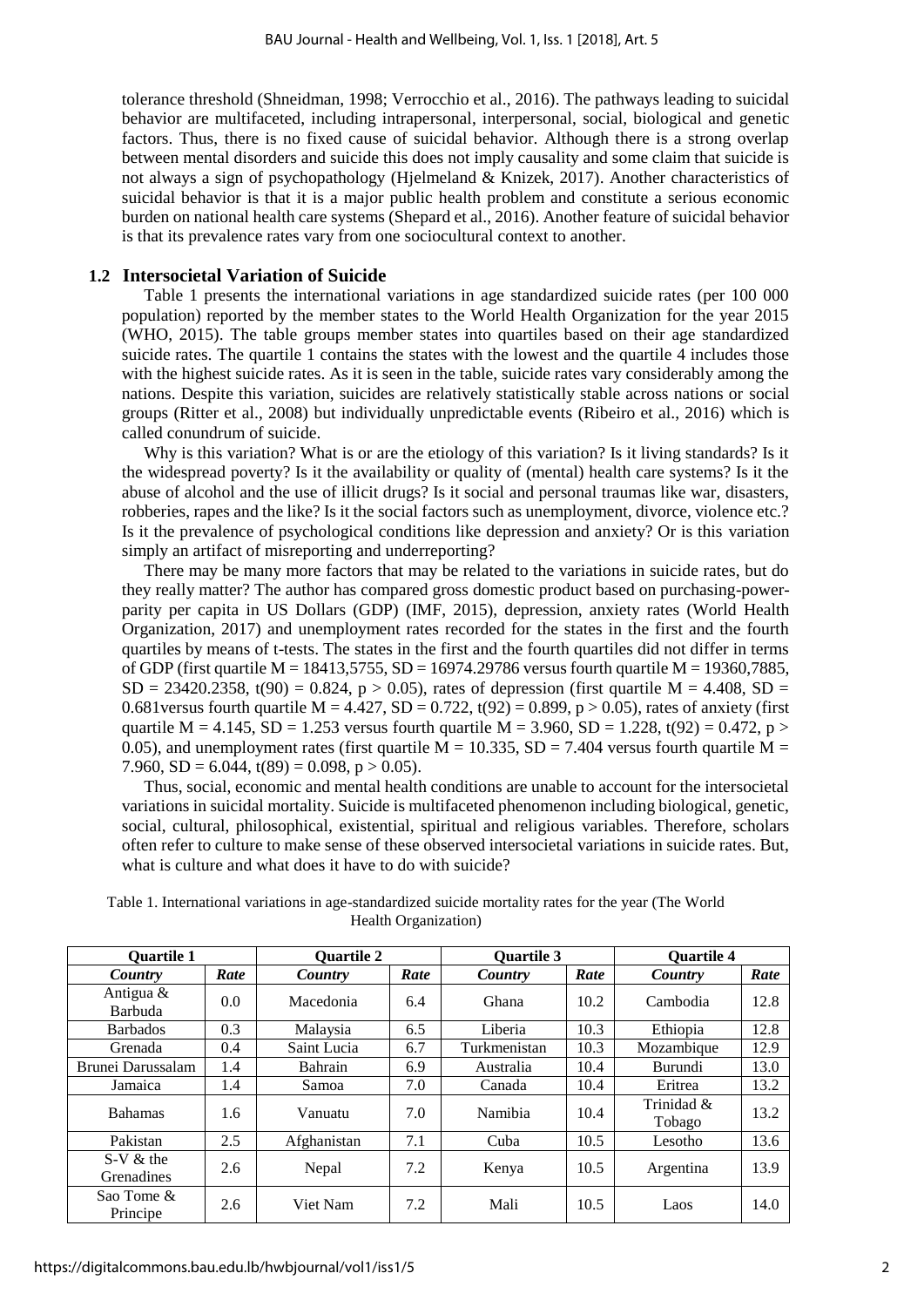#### Eskin: SUICIDE AND CULTURE

| Guatemala                      | 2.7              | Costa Rica               | 7.3              | Czechia              | 10.6              | Chad                   | 14.2              |
|--------------------------------|------------------|--------------------------|------------------|----------------------|-------------------|------------------------|-------------------|
| <b>United Arab</b><br>Emirates | 2.8              | Dominican<br>Republic    | 7.3              | Switzerland          | 10.7              | Finland                | 14.2              |
| Indonesia                      | 3.0              | UK & Northern<br>Ireland | 7.4              | Djibouti             | 10.8              | Kiribati               | 14.8              |
| Algeria                        | $\overline{3.1}$ | Ecuador                  | $\overline{7.6}$ | Malawi               | 10.8              | Estonia                | 14.9              |
| Azerbaijan                     | 3.1              | Madagascar               | $\overline{8.0}$ | El Salvador          | 11.0              | Benin                  | 15.0              |
| $\overline{Egypt}$             | $\overline{3.1}$ | Kyrgyzstan               | 8.2              | Maldives             | 11.0              | Slovenia               | 15.0              |
| Lebanon                        | $\overline{3.1}$ | <b>Belize</b>            | 8.3              | Tanzania             | 11.0              | Nigeria                | 15.1              |
| Venezuela                      | 3.1              | China                    | 8.5              | Ireland              | $\overline{11.1}$ | North Korea            | 15.2              |
| Greece                         | 3.2              | Luxembourg               | 8.5              | Bulgaria             | 11.2              | Uruguay                | 15.2              |
| Syria                          | 3.2              | Niger                    | 8.5              | Micronesia           | 11.2              | Japan                  | 15.4              |
| Iran                           | $\overline{3.6}$ | Portugal                 | $\overline{8.5}$ | Zambia               | 11.2              | Togo                   | 15.4              |
| Albania                        | $\overline{3.8}$ | Singapore                | 8.6              | Guinea               | 11.4              | Hungary                | 15.7              |
| Philippines                    | 3.8              | Somalia                  | 8.6              | Sudan                | 11.4              | India                  | 16.0              |
| Cyprus                         | 3.9              | Turkey                   | 8.6              | Gambia               | 11.6              | Belgium                | 16.1              |
| Jordan                         | 3.9              | Montenegro               | 8.7              | Austria              | 11.7              | <b>Burkina Faso</b>    | 16.5              |
| Saudi Arabia                   | 3.9              | Seychelles               | 8.7              | Haiti                | 11.7              | Ukraine                | 16.6              |
| Tonga                          | $\overline{4.1}$ | Mauritius                | $\overline{8.8}$ | Iceland              | 11.8              | Latvia                 | 17.4              |
| Iraq                           | $\overline{4.1}$ | Fiji                     | $\overline{8.9}$ | Senegal              | 11.8              | Cameroon               | 17.5              |
| Kuwait                         | 4.1              | Chile                    | $\overline{9.1}$ | Cabo Verde           | 11.9              | Eswatini               | 17.9              |
| Honduras                       | 4.2              | Denmark                  | 9.1              | Congo                | 11.9              | Russian<br>Federation  | 17.9              |
| Myanmar                        | $\overline{4.5}$ | Germany                  | $\overline{9.1}$ | Papua N Guinea       | 11.9              | Zimbabwe               | 18.0              |
| Oman                           | 4.8              | Romania                  | 9.2              | Bhutan               | 12.1              | Poland                 | 18.5              |
| Tajikistan                     | 4.9              | Uzbekistan               | $\overline{9.2}$ | Croatia              | 12.1              | <b>Belarus</b>         | 19.1              |
| Malta                          | 5.0              | Norway                   | 9.3              | Serbia               | 12.1              | Cent. African<br>Repup | 19.6              |
| Mexico                         | 5.0              | Netherlands              | 9.4              | Congo                | 12.2              | <b>Bolivia</b>         | 20.5              |
| Morocco                        | $\overline{5.2}$ | Solomon Islands          | 9.4              | $\overline{Comoros}$ | 12.3              | Sierra Leone           | 22.1              |
| Georgia                        | 5.3              | Timor-Leste              | 9.4              | France               | 12.3              | South Korea            | 24.1              |
| Israel                         | $\overline{5.4}$ | Yemen                    | 9.4              | New Zealand          | 12.3              | Angola                 | 25.9              |
| Italy                          | $\overline{5.4}$ | Guinea-Bissau            | 9.5              | South Africa         | 12.3              | Lithuania              | $\overline{26.1}$ |
| Tunisia                        | 5.4              | South Sudan              | 9.6              | Gabon                | 12.5              | Equatorial<br>Guinea   | 26.6              |
| Panama                         | 5.6              | Mauritania               | 9.8              | Moldova              | 12.5              | Suriname               | 26.9              |
| Qatar                          | $\overline{5.7}$ | Nicaragua                | $\overline{9.8}$ | <b>Botswana</b>      | 12.6              | <b>Ivory Coast</b>     | 27.2              |
| Bangladesh                     | 6.0              | Paraguay                 | 9.9              | Rwanda               | 12.6              | Kazakhstan             | 27.5              |
| <b>Brazil</b>                  | 6.0              | Slovakia                 | $\overline{9.9}$ | Uganda               | 12.6              | Mongolia               | 28.1              |
| Colombia                       | 6.0              |                          |                  | <b>USA</b>           | 12.6              | Guyana                 | 30.6              |
| Libya                          | $\overline{6.0}$ |                          |                  | Sweden               | 12.7              | Sri Lanka              | 34.6              |
| Peru                           | 6.0              |                          |                  | Thailand             | 12.7              |                        |                   |
| Spain                          | 6.0              |                          |                  |                      |                   |                        |                   |

#### **2. CULTURE**

Human beings live in an ocean culture unaware of its presence but once they are out of water its absence is realized immediately. The culture we live in is not recognized unless one gets out of it. What is water for fish culture is for human beings. However, culture is often either taken for granted or not recognized in daily life pursuits.

Culture can be defined in many ways. For example it is defined by Kroeber and Kluckhohn as "Culture consists of patterns, explicit and implicit, of and for behavior acquired and transmitted by symbols, constituting the distinctive achievements of human groups, including their embodiment in artifacts; the essential core of culture consists of traditional (i.e. historically derived and selected) ideas and especially their attached values; culture systems may, on the one hand, be considered as products of action, on the other, as conditional elements of future action, (p. 181)" (Kroeber & Kluckhohn, 1952). Culture is also defined as the collective programming of mind which distinguishes the members of one group or category of people from another (Hofstede, Hofstede, & Minkov, 2010). In short culture can be defined as the cognitive, behavioral and affective characteristics of people living in a society or a group.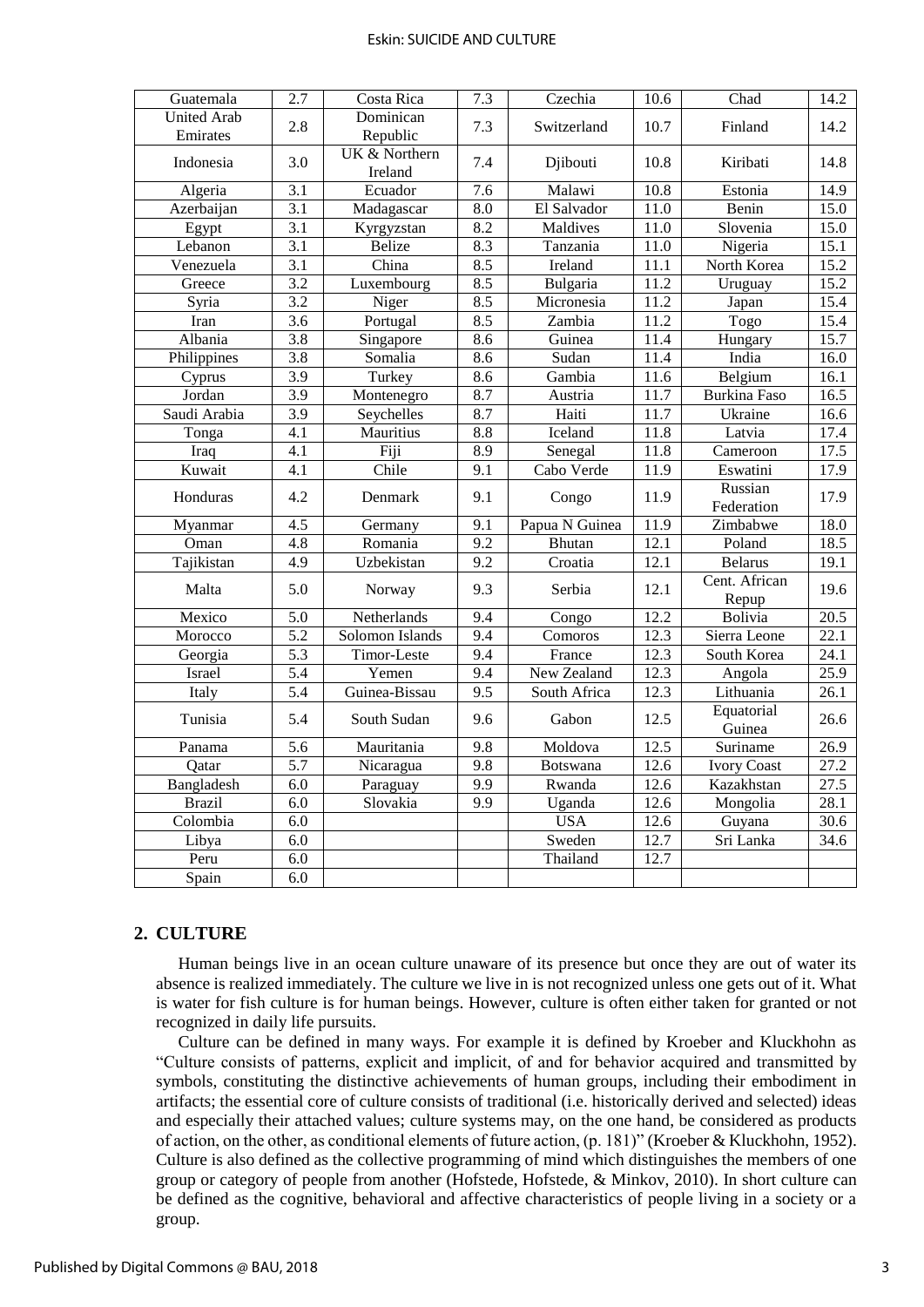Another way to conceptualize culture is to distinguish between different levels of social reality. For instance, surveying the previous intellectual work on culture in various scientific disciplines, Buono et al. delineate two aspects of culture. The first one is the integrative concept of custom. This can also be termed as social culture. This aspect includes traditional or regularized ways of doing things. In the second, they make a distinction between objective versus subjective cultures. Objective culture refers to artifacts and material products of a society. The subjective culture is the cultural group's characteristic ways of perceiving the man-made part of its environment (Buono, Bowditch, & Lewis, 1985). The subjective culture includes cognition, values, beliefs and behaviors.

 For Oyserman et al. humans need other humans for survival and this requires cooperation which they call as "sticking together". According to the authors' analysis sticking together is both vital and problematic. They argue that culture is a solution to the problems that arise from sticking together: managing relations to avoid conflict, clarifying boundaries and facilitating innovation. They designate culture as situated cognition (Oyserman & Lee, 2008a; Oyserman, Novin, Flinkenflögel, & Krabbendam, 2014).

#### **2.1 Culture Makes People Similar but Different**

Culture provides people with some readymade packages of codes, content and timing for what, how, why, when and where to think, like, eat, wear, behave, do things, and feel. The package contains complex scripts and descriptions for behavioral patterns related to the world, others, self, production, reproduction, consumption, life, death and after life. Culture signals people what behaviors are deemed acceptable and desirable in what kinds of situations and what others are deemed unacceptable or undesirable.

As people are born into families whom they cannot choose, likewise persons cannot choose their culture into which they are born. This imperative makes some people/groups resemble one another but different from others. As stated above, culture provides people with ready-made packages containing complex scripts and descriptions to point directions for behavioral patterns. Thus, a person born into a culture reacts to situations and demands originating from the inner and outer world by means of scripts and descriptions made available in that culture.

Culture can be conceived as a within and a between culture variable (Leung & Cohen, 2011; Moorman & Blakely, 1995). Thus, culture can be used to account for variations in interindividual differences within a culture and variations between cultural groups. The relative frequencies of the scripts and descriptions in cultural groups render group members similar to or different from one another. On the other hand, a person's adoption of which scripts and descriptions to follow while responding to those situations/demands makes her/him different from others sharing the same culture. But at the same, time scripts/descriptions being limited/finite makes him/her similar to others sharing the same culture.

## **2.2 Culture-Person Interplay**

There is a reciprocal dynamic relationship between the culture and the person. The nature of this reciprocal interaction renders both the culture and the person to have an impact on one another. Human beings create culture but once created the culture recreates human beings. Human beings are reflexive and abstract thinking meaning makers. As of their nature humans have a natural propensity for a regulated-meaningful existence. As part of the meaningful existence, human beings need others to achieve collective meaning and at the same time need autonomy to establish personal meaningfulness.

#### **2.3 Relevance of Culture to Suicidology**

The observation that suicide rates vary between societies is often taken as indication of cultural differences. Many researchers working in suicidology attribute this variation to cultural differences. Societal suicide rates show consistent patterns over time (Hansen & Pritchard, 2008). Like most human behavior, culture exerts an influence on suicide (Kral, 1998; Lester, 2008, 2009; Maharajh & Abdool, 2005). Therefore, for a better understanding of suicidal phenomena, some suicidologists have called for an inclusion of culture in suicide research (Akotia, Knizek, Kinyanda, & Hjelmeland, 2014; Chu, Goldblum, Floyd, & Bongar, 2010; Hjelmeland, 2010). The inclusion of culture in suicide research raises three questions. The first one is: What do we mean by culture, and how do we conceptualize it, to include it in suicide research?" This relates to the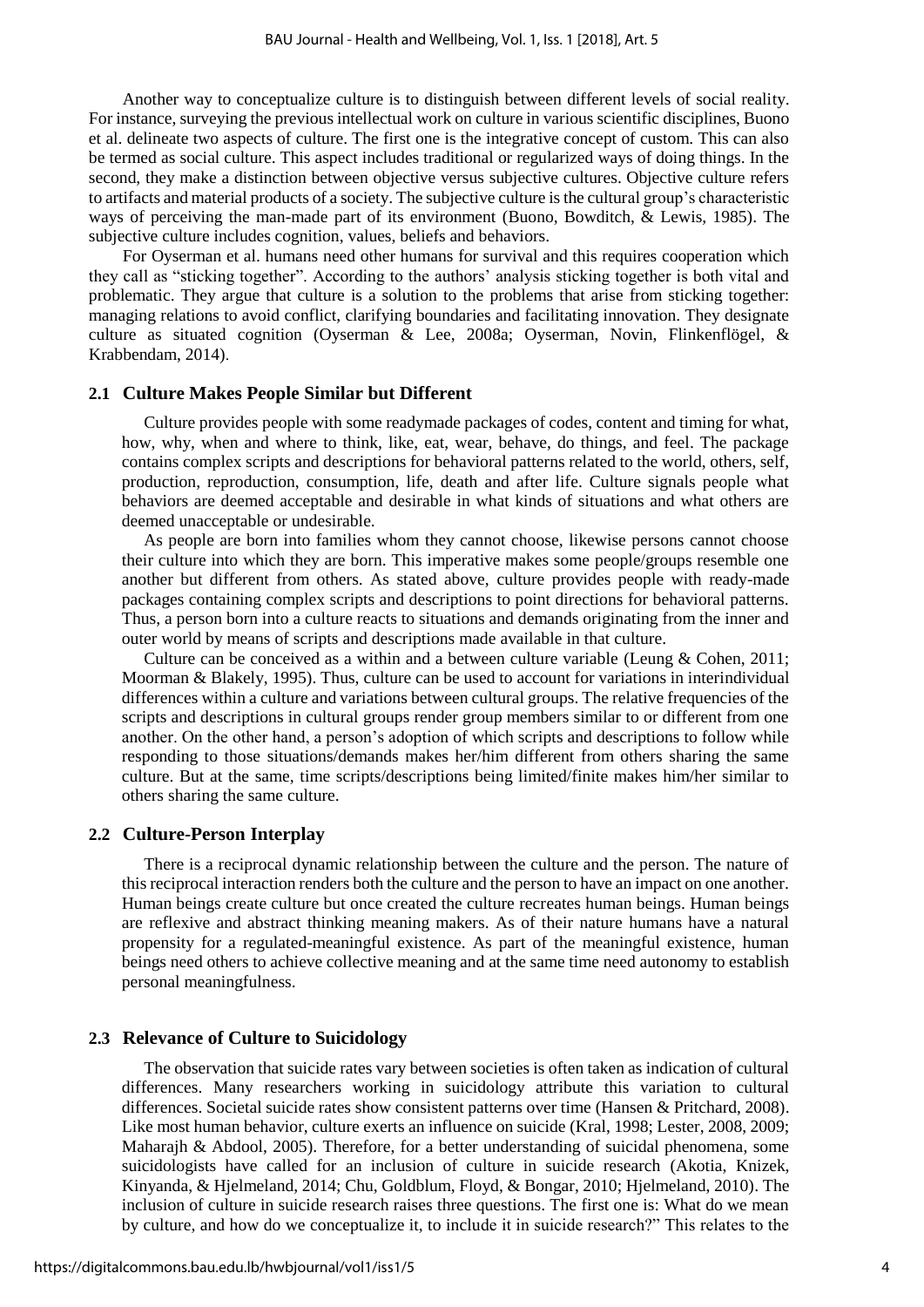issue of precision. The second question is: How does culture affect suicide? This relates to the issue of mechanisms or processes. The third one is: Do we conceptualize culture at the group level or individual level? This relates to the level of measurement.

#### **2.4 How Culture is Involved in Suicide?**

Scientific research on suicidology often compares groups of participants from different nations, countries or social groups and attributes findings to cultural factors. Suicide is a process starting from its onset to the reporting and recording. To achieve precision, the scientific work must specify in what ways culture may affect suicide? This is essential for a better appreciation of the possible role of cultural factors in a suicidal process. Following is a list of the ways in which culture might be involved in a suicidal process:

- Culture might direct or signal what reactions to emit under stressful life conditions: People may behave in various ways under stressful life circumstances. Cultural values and codes may point or prepare individuals how to respond during negative life circumstances.
- Culture may prepare or signal the tolerance threshold for kinds of psychological pain: It usually assumed that people engage in suicidal behavior when experienced level of psychological pain which exceeds their tolerance threshold. For instance, while the psychological pain resulting from cause A for individual X in culture-I may not be a sufficient condition to trigger a suicidal process, but it may be sufficient to trigger it in culture-II.
- Culture may shape help-seeking behavior under stressful life conditions: The suicidal act frequently is seen as personal freedom and choice (Wexler & Gone, 2012; Wiesenhutter, 1971). Consistent with this, most suicidal individuals usually seek neither professional nor nonprofessional help (Bruffaerts et al., 2011; Husky, McGuire, Flynn, Chrostowski, & Olfson, 2009), and perceived stigma, embarrassment, and a preference for self-reliance are the most common barriers to seeking help in young people with suicide and mental health problems (Clement et al., 2015; Curtis, 2010; Gulliver, Griffiths, & Christensen, 2010).
- Culture may shape attitudes towards suicide: Cultural values and codes may shape the nature of attitudes towards controversial topics such as suicide. It is often assumed that prevalent cultural values form peoples' attitudes to suicide and hence account for the intersocietal variation of suicidal behavior. For instance, research suggests that cultural approval of or permissive cultural attitudes towards suicide are associated with increased propensity toward suicidal behavior (Jeon, Park, & Shim, 2013; Lenzi, Colucci, & Minas, 2012; Stack & Kposowa, 2008).
- Culture may shape and determine the social reactions to suicidal persons: Not only to controversial topics themselves but culture may also exert an influence on the nature of social reactions to persons engaging in controversial behaviors like suicidal behavior. Though in varying degrees, all religious traditions forbid self-killing and it is seen as a sin. Societal stigma surrounds suicidal behavior and suicidal individuals.
- Culture may shape attitudes and reactions to persons bereaved by suicide: The death of a close and beloved one is a heavy emotional burden on the person (Cvinar, 2005; Peters, Cunningham, Murphy, & Jackson, 2016). If the death is through suicide the picture becomes even more complicated due to societal reactions. The social stigma introduces a unique stress on the bereavement process. Hence the research show that persons bereaved by suicide are at a greater risk factor for suicide (Peters et al., 2016; Pitman, 2018; Pitman, Osborn, Rantell, & King, 2016; Pitman, Stevenson, Osborn, & King, 2018).
- Culture may influence reporting and recording of suicidal behavior: Cultural values may also have an impact on the mere recording and reporting of suicidal phenomena. The stigmatized nature suicide renders its reporting problematic in several ways. The stigma around suicide stem from different layers of societies. In societies such as Islamic ones where suicide is considered as a major sin, persons who happened to engage in a suicidal behavior may find it difficult to reveal this even to health professionals. Likewise, recording of suicidal behavior is also believed to be influenced by cultural values (de Leo, 2015). Therefore, many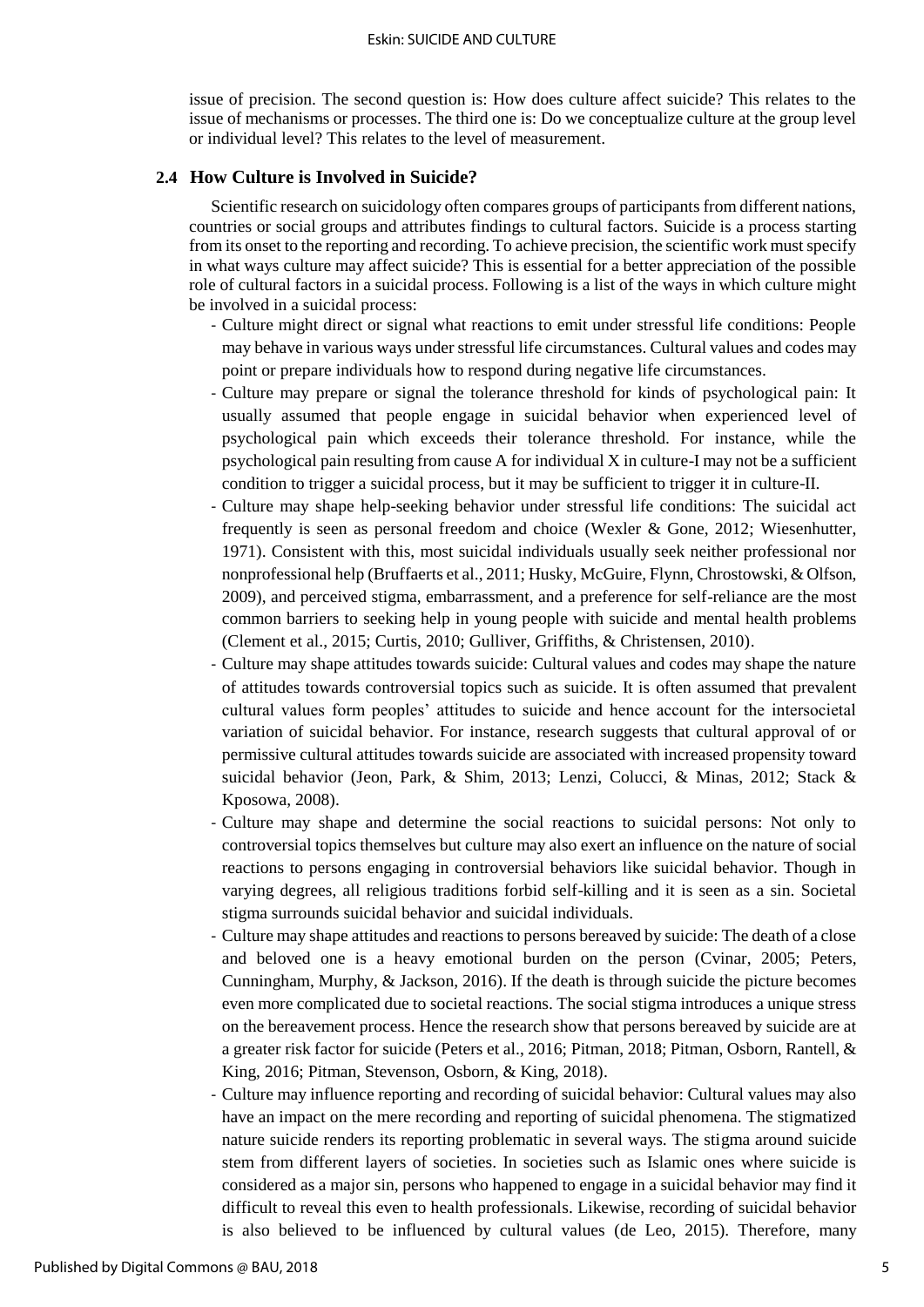researchers question the validity of suicide statistics with good reasons. For instance, it is a well-known fact that some Muslim nations report and record extremely low suicide rates. But the rates for youthful nonfatal suicidal behaviors in some Muslim societies are comparable to or even higher than the rates in societies with high suicide rates (Eskin, 1995; Eskin, 1999; Eskin, Sun, et al., 2016; Eskin, 2017; Eskin, Palova, & Krokavcova, 2014). This raises the doubts that suicide rates are in fact not as low as officially reported in Muslim countries. There is scientific evidence supporting this view especially for Middle Eastern Arab nations. For instance, it is empirically shown that most suicides are misclassified as Other Violent Deaths in Middle Eastern Muslim Arab nations but not in European Muslim nations such as Albania, Bosnia-Herzegovina or Turkey (Pritchard & Amanullah, 2007).

- Cultural Values May Exert an Influence on Suicide Research: The topic of suicide has a taboo characteristic in almost all social contexts. It causes uneasiness when talking about suicide. Due to its controversial characteristic the topic of suicide touches upon life values such as freedom, restraint, holiness, happiness, human rights, rationality and so on. Ethical presuppositions play a role in the pursuit of suicide research (Mishara & Weisstub, 2005). For some, "ideology, politics, power, and vested interests among influential professionals (p. 1)" play a role in establishing the truth about the relationship between mental illness and suicide (Hjelmeland & Knizek, 2017).

#### **2.5 Culture and Suicide: Methodological Caveats**

Almost every researcher acknowledges that culture plays a role in suicidal process. But the way in which this role is played is not clear. It is partly because the term culture is an all-encompassing fuzzy one. If you are comparing groups of people, you simply do not know what you are comparing. Assume that a researcher in a cross-cultural study compared the rates for youthful suicidal behavior in Country A and Country B and found out youthful suicidal behavior rates to be lower in Country B than in Country A. What does this finding mean? What does it say about the role of culture in suicide? In what ways our researcher can explain her/his finding? What the researcher shall attribute to observed differences in suicide rates between the two countries? These and other questions remain unanswered in comparisons between countries or groups.

One way to overcome this issue is to compare countries or cultural groups with known cultural characteristics, i.e., suicide rates, individualism-collectivism, religion or any other cultural feature of interest. It is also known that what is considered as a cultural characteristic of a given sociogeographic region may function as an individual difference variable. In this case one should make sure that the samples taken from two countries differ from one another in cultural characteristics of interest. Another approach might be to compare samples taken from the same country or culture with known cultural characteristics. One should know that findings from all these comparative research designs are prone to ecological fallacy. Therefore, it is difficult to ascribe a causal role for culture in suicidal process. In order claim a causal role for culture in suicide one should make use of creative experimental or longitudinal research designs.

To ascribe a causal role for culture in suicide three conditions should be fulfilled. First, one should delineate a cultural characteristic or dimension from among a bunch of ingredients or dimensions of culture. Second, this dimension should be able to account as much variance as possible in intersocietal variation. Third, this dimension should be related to suicidal phenomena and the variation in suicide. In the following sections I will survey some ingredients or characteristics of culture for their association with suicidal behavior. In doing this my aim will be to provide evidence for or against the role of culture (if any) obtained from empirical scientific investigations.

## **3. CULTURAL INGREDIENTS**

#### **3.1 Religion**

Religion is an important indicator of culture and it accounts for the largest observed crosscultural differences (Saucier et al., 2015). Religion and religious values are assumed to be related to the intersocietal variation in suicidal behavior. Tarakeshwar and colleagues believes that religion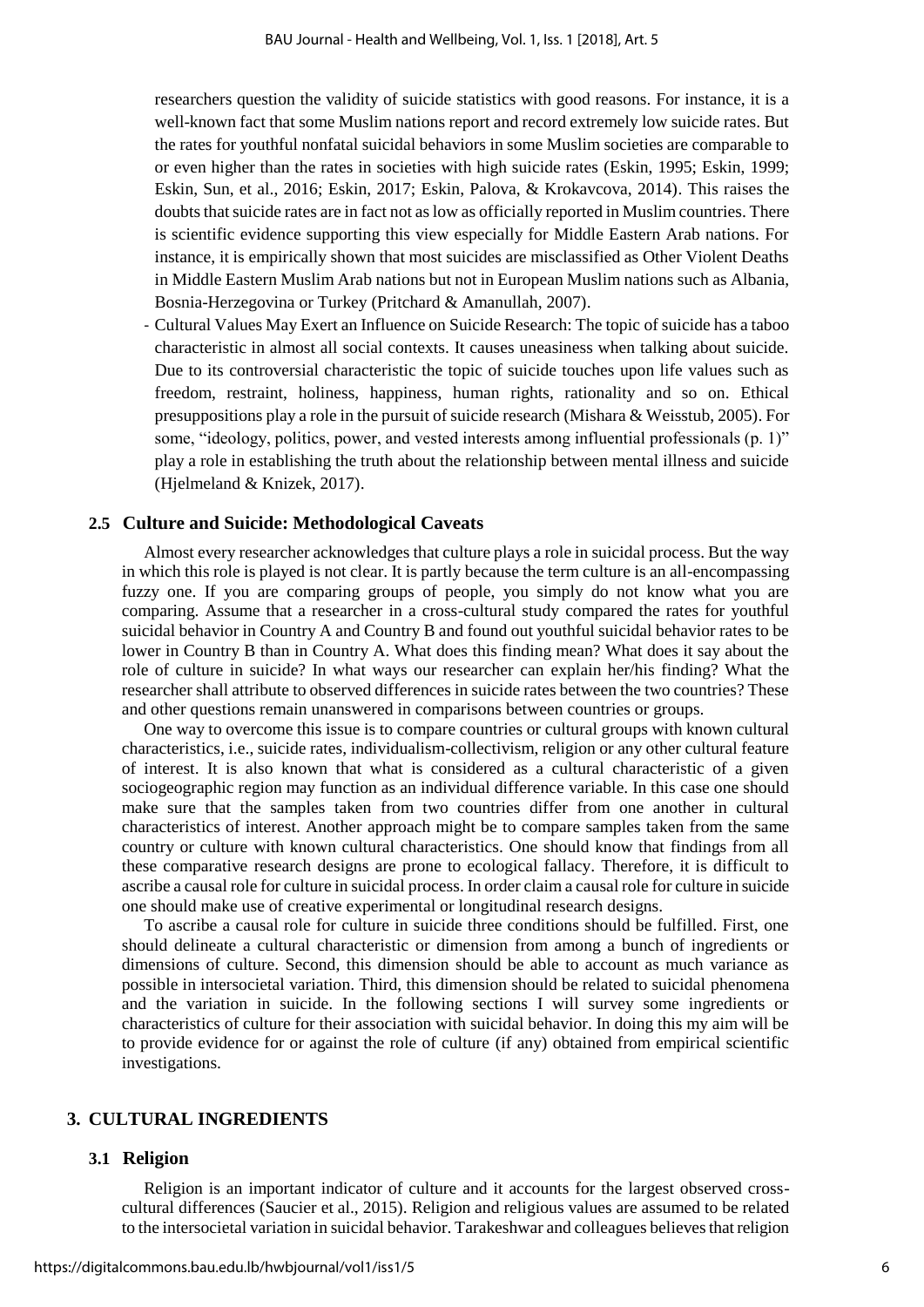is an overlooked dimension in cross-cultural psychology research (Tarakeshwar, Stanton, & Pargament, 2003). All religions have explicit or implicit sanctions against self-killing with varying degrees of severity. Among the three Abrahamic religions, Islam has the most explicit sanctions against suicide. Hence, low suicide rates reported by the Muslim countries are often attributed the prohibitive attitude of Islam to suicide. It is believed that religious values determine social attitudes towards self-annihilation.

Why and how does religion protect against suicide? From an evolutionary perspective it has often been asserted that religion as an integral cultural syndrome has evolved to reduce fitness costs and improve the fitness benefits of their fellow members at both individual and group levels along with the cultural evolution (Boyer & Bergstrom, 2008; Pyysiäinen & Hauser, 2010; Wilson, 2005). Religious systems help to increase adaptive capacities of its believers in a constant social, physical, psychological and existential flux (Purzycki, Haque, & Sosis, 2014). As a self-reflecting agent, human beings are aware of their own inevitable death and this is a source of existential anxiety. Research provides empirical support to the view that religious beliefs help people to cope with this existential anxiety (Vail, Arndt, & Abdollahi, 2012).

Then, how does religion help to improve adaptive capacity of its believers? Suicide is an extreme form of desperation. How does religion protect its believers against such desperation? What are the mechanisms by which religion exercise its protective function against suicidal behavior? The suicidology literature has identified three theoretical formulations about the link between religion and suicide (Colucci & Martin, 2008). The first one is the social integration theory (Durkheim, 1951), and the second one is the network theory (Pescosolido, 1990). Both theories argue that religion exercises its protective function against suicide through developing informal relationships and promoting communal ties that increase networking and feelings of integration. On the other hand, religious commitment theory (Stack, 1983; Stark, Doyle, & Rushing, 1983) assumes that core religious beliefs opposing suicide prevent individuals from considering suicide as an option during times of personal crises.

The empirical evidence indicates that religion may be a protective factor against diminished psychological well-being (Kang & Romo, 2011; Moreira-Almeida, Neto, & Koenig, 2006; Smith, McCullough, & Poll, 2003). Findings from a longitudinal study have shown that religious service attendance reduces depressive symptoms significantly (Zou et al., 2014). Note that reduced mental health is one of the strongest risk factors for suicidal behavior. As of theoretical positions about the link between religion and suicide, religion is often assumed to be the strongest deterrent against suicidal behavior and the research provides empirical evidence for this assertion (Dervic et al., 2004; Gearing & Lizardi, 2009; Gearing & Alonzo, 2018; Hsieh, 2017; Lizardi & Gearing, 2010; Neeleman & Lewis, 1999; Norko et al., 2017; Sisask et al., 2010; Stack, 1998; Stack & Wasserman, 1992; Wu, Wang, & Jia, 2015). Further, acceptability of suicide is lower in religious than in nonreligious people (Boyd & Chung, 2012; Eskin, 2004; Stack & Kposowa, 2008, 2011a). Higher levels of suicide acceptability in turn was found to be associated with contemplating, planning and attempting suicide (Eskin, Kujan, et al., 2016; Eskin et al., 2014; Eskin, Voracek, Stieger, & Altinyazar, 2011; Joe, Romer, & Jamieson, 2007). In a recent review, religious affiliation was found to be a protective factor against suicide attempts and suicide but not against suicidal ideation (Lawrence, Oquendo, & Stanley, 2016).

However, other line research indicates that the protective of function of religiosity against suicide may not generalize to some geo-socio-cultural settings and groups (Birkholz, Gibson, & Clements, 2004; Nonnemaker, McNeely, & Blum, 2003; Thanh, Tran, Jiang, Leenaars, & Wasserman, 2006; Young, Riordan, & Stark, 2011; Zhang, Jia, Jiang, & Sun, 2006). The findings from a research with depressed patients have shown that suicide attempts were more common in patients with a religious affiliation. Further, the researchers have found that suicide ideation was greater among depressed patients who considered religion more important and those who attended religious services more often (Lawrence, Brent, et al., 2016). In a recent paper, Lester and Walker showed religiosity to be protective for suicidal ideation in European American students but not in African American students (Lester & Walker, 2017). As mentioned before Islamic scripture prohibits suicide. A recent study involving 5572 students from 12 countries reported the associations of religious affiliation to suicidal behavior in a multinational/multireligious sample. The results showed that an affiliation with Islam was associated with reduced risk for suicide ideation, however affiliating with Orthodox Christianity and no religion was related to increased risk for suicide ideation. While affiliating with Buddhism, Catholic religion and no religion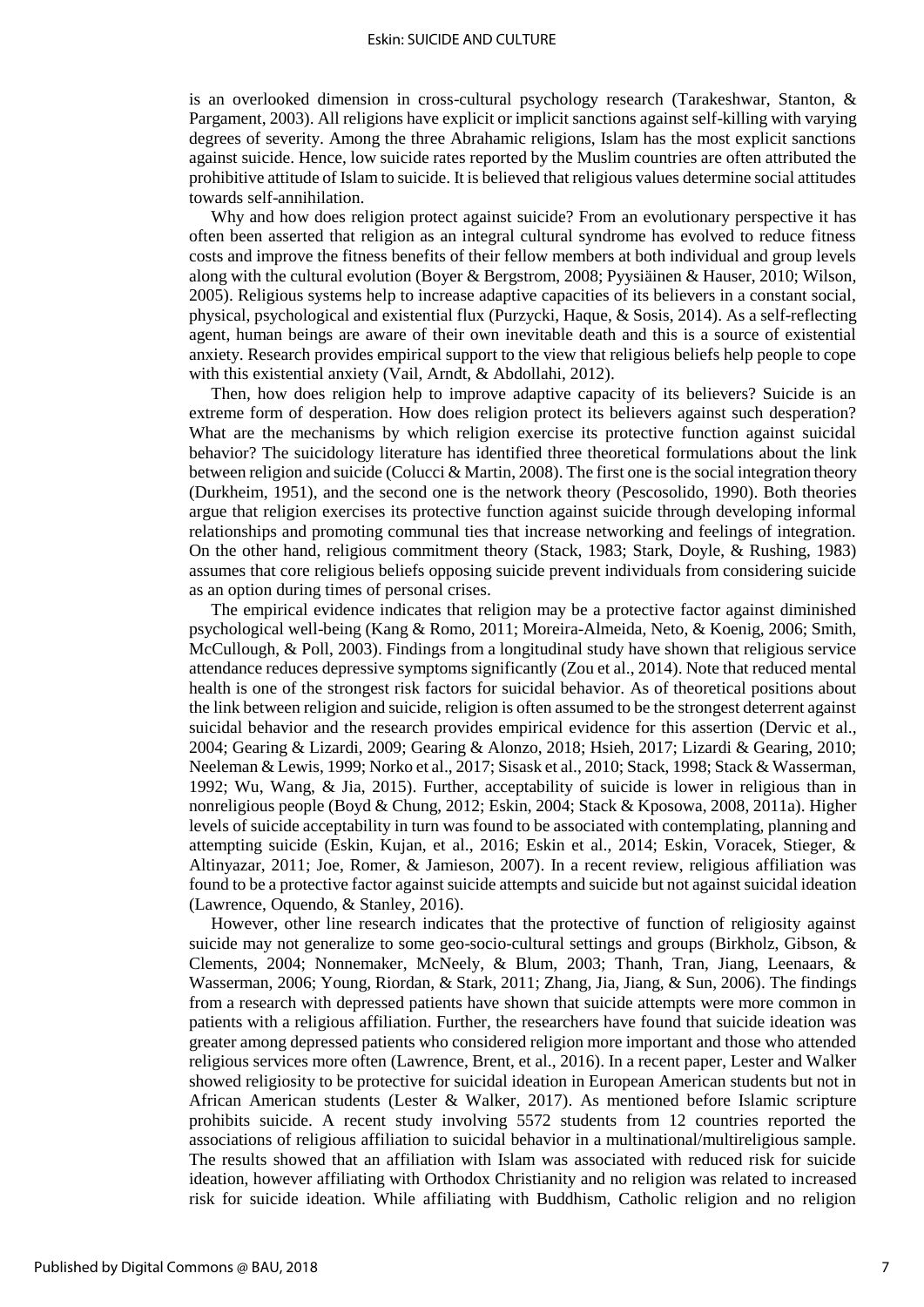associated with lowered risk for attempting suicide, affiliation with Islam was related to heightened risk for attempting suicide (Eskin et al., in press).

Alongside religious affiliation, belief, importance and attendance, religiosity has also been conceptualized in motivational terms. For instance, Allport and Ross differentiated between intrinsic versus extrinsic motivations for religious belief. Individuals with an intrinsic orientation toward religion were described as wholly committed toward their religious beliefs and that religiosity was evident in every aspects of their life. On the other hand, those with an extrinsic orientation use religion as a means to provide participation in a powerful in–group protection, consolation and social status (Allport & Ross, 1967). The empirical evidence indicates that intrinsic motivations for religious belief as opposed the extrinsic orientation may be protective against suicidal behavior (Lew et al., 2018; Nonnemaker et al., 2003; Stroppa & Moreira-Almeida, 2013). Evidence also indicates that extrinsic religious orientation has a negative impact on psychological well-being (Doane, Elliott, & Dyrenforth, 2014).

Still another line of research conceptualizes religiosity as coping (Pargament, 1997). Pargament defines religion as "a process, a search for significance in ways related to the sacred" (p. 32) and religious coping as "a search for significance in times of stress' (p. 90). Pargament conceptualized religious coping in two dimensions: Positive and negative religious coping. Accordingly, positive religious coping involves a secure relationship with a transcendent force, a sense of spiritual connectedness with others, and a benevolent world view. On the other hand, negative religious coping involves underlying spiritual tensions and struggles within oneself, with others, and with the divine (Pargament, Feuille, & Burdzy, 2011). The research indicates that positive religious coping is related to positive whereas negative religious coping is related to negative psychological adjustment to stress (Ano & Vasconcelles, 2005). In a similar fashion, positive religious coping methods like looking to God for strength, comfort and guidance was found to be protective against suicidal attempts and ideation (Taylor, Chatters, & Joe, 2011).

#### **3.2 Individualism-Collectivism**

Cultural or cross-cultural psychology has identified individualism-collectivism as a meaningful dimension along which cultures and/or cultural groups can be compared (Hofstede et al., 2010; Kagitcibasi & Berry, 1989). Cultures emphasizing individualism value personal autonomy, selfreliance, uniqueness and independence while those emphasizing collectivism value person-other relatedness or interdependence and person as being part of a collective (Triandis, 2001). The scientific literature indicates that individualism and collectivism as two world views (Oyserman, 1993) influence an array of psychological variables such as self-concept, motivation, affect, cognition, cognitive processing style, attribution, emotion regulation and social support provisions (Cross, Hardin, & Gercek-Swing, 2011; Kitayama & Uskul, 2011; Kühnen & Oyserman, 2002; Matsumoto, Yoo, & Nakagawa, 2008; Oyserman, Coon, & Kemmelmeier, 2002; Oyserman & Lee, 2008b).

The influence of individualism and collectivism on suicidal behavior has long been debated in suicidology. For instance, the seminal work of (Durkheim, 1951) situated the cause(s) of selfkilling within the relationship between the person and the collective. Basically, the individualism and collectivism refer to the nature of the relationship between the individual and the collective. Individualism places emphasis on self-reliance, personal uniqueness, independence and a priority on personal goals whereas collectivism places an emphasis on interdependence, relatedness and a priority on group goals (Triandis, 2001). Although the cultural dimension of individualismcollectivism provides important source of information about intersocietal and interindividual differences they nevertheless have not been fully integrated into the science of suicide.

Durkheim has situated the causal mechanism for suicide within the interplay between the person and the culture. Individualistic-collectivistic values relate to the relationship between the person and the collective. Being situated at a certain point on this dimension may involve advantages or disadvantages for both the collective and the person. Researchers seem to hold conflicting views about the benefits and harms of being situated on a certain point on the individualism-collectivism dimension with regards to mental health and well-being.

Some researchers are of the opinion that cultural factors such as materialism and individualism are health hazards for population health and well-being (Eckersley, 2006) but for others individualism exerts a positive effect on mental well-being via its potentials for creating a context for freedom and choice (Fischer & Boer, 2011; Veenhoven, 1999). One should however note that these findings stem mostly from ecological studies. From a methodological point of view, findings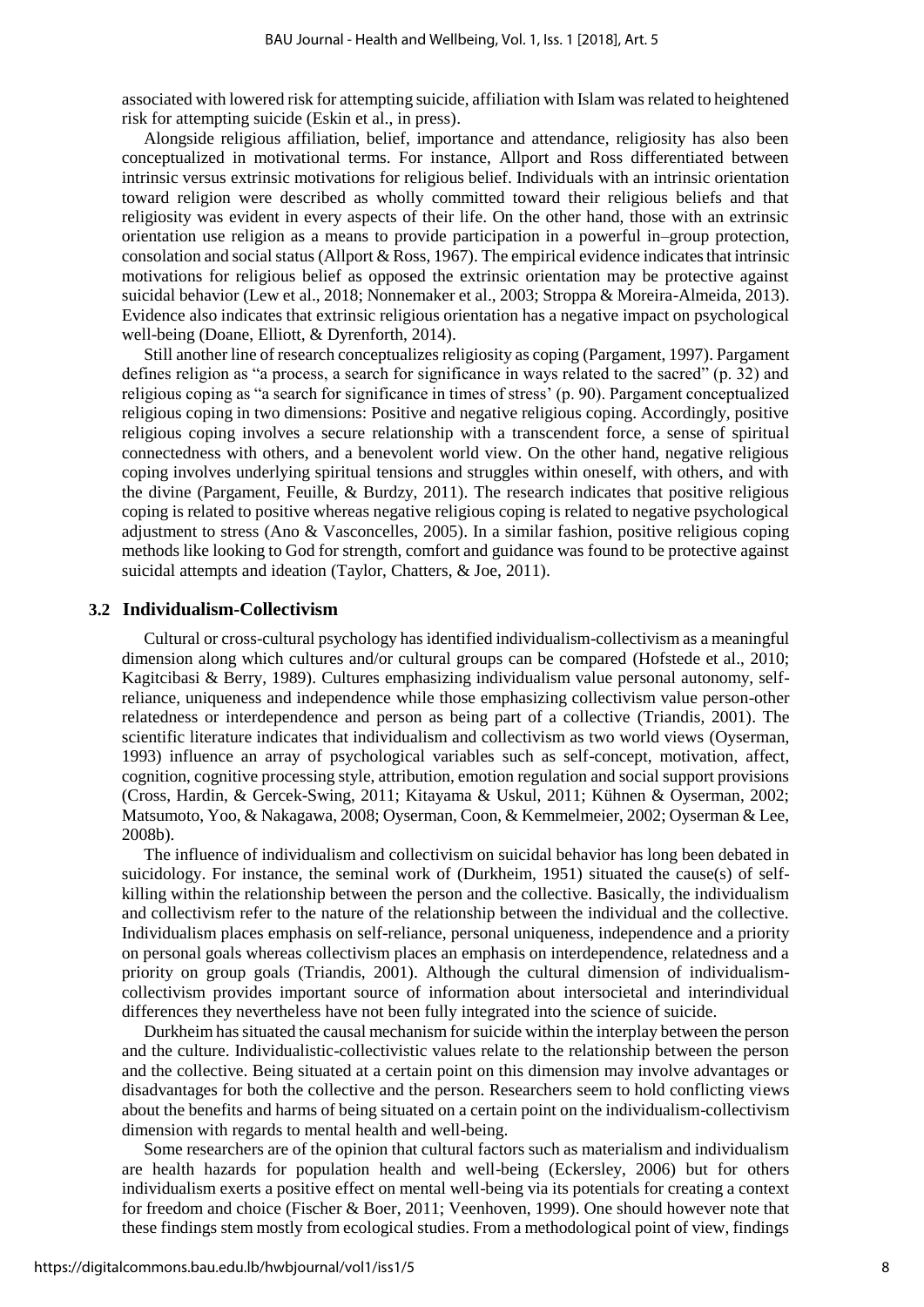from ecological research designs are prone to a variety of confounders. A third line of inquiry has argued that what matters for a better mental health is the level of person-culture match or fit (Fulmer et al., 2010). This line of reasoning assumes that persons at the extreme ends of the individualism-collectivism dimension, which, when incompatible with the societal values, have disadvantages for personal adaptation. The data seem to support this view (Caldwell-Harris & Ayçiçegi, 2006; Ogihara & Uchida, 2014).

Eskin has argued that individualism and collectivism might be involved in the onset, maintenance and aggravation of a suicidal process in two ways. First, when confronted with or under the influence of negative life circumstances individuals with individualistic value orientations may feel personal responsibility for what happened and blame themselves. This may further aggravate the feelings of anger, unhappiness and hopelessness which are the predominant affective states in suicide (Ellis & Rutherford, 2008). On the other hand, in a similar state, individuals with collectivistic value orientations may attribute responsibility to others or situations and this may diminish the impact of feelings of anger, unhappiness and hopelessness on him/her (Eskin, 2013).

Second, individualism and collectivism may exert an influence on the social attitudes towards suicide as a phenomenon and suicidal persons. The defining features of individualism include independence, freedom, choice, personal responsibility and competition (Bryerton, 2016; Waterman, 1981). The act of self-killing is frequently depicted as involving personal freedom and choice (Wexler & Gone, 2012; Wiesenhutter, 1971). In line with this, most suicidal individuals usually seek neither professional nor nonprofessional help (Bruffaerts et al., 2011; Husky et al., 2009) and perceived stigma, embarrassment, and a preference for self-reliance are the most common barriers to seeking help in young people with suicide and mental health problems (Clement et al., 2015; Curtis, 2010; Gulliver et al., 2010). Within such a value matrix, it is reasonable to assume that people with an individualistic world view will see suicide as a regular act compatible with their personal world view. Subsequently, they will show higher levels of acceptance for suicide than those with a collectivistic world view. Since individualistic values were associated with context-independent information processing (Kühnen & Oyserman, 2002) persons with an individualistic mind set may see the causes for a suicidal act as situated within the person and hence blame her/him for what happened. On the other hand, since collectivism was associated with context-dependent information processing style (Kühnen & Oyserman, 2002), persons with a collectivistic mind set may see the doer or agent of a suicidal act as a victim and hence blame the situations or others for what happened. Thus, persons who attempt suicide and live in social contexts where individualistic values prevail may not receive the help they cry for. On the contrary, persons who attempt suicide and live in social contexts where collectivistic values prevail may receive the help they cry for (Eskin, 2013).

Is there any empirical evidence supporting these anticipations? Research suggests that, for both societies and individuals, having individualistic values are associated with increased rates of completed suicide and suicidal behavior. Some ecological (group-level, or geographic) studies yielded positive associations between individualism and suicide mortality (Eckersley & Dear, 2002; Lenzi et al., 2012; Rudmin, Ferrada-Noli, & Skolbekken, 2003) while others did not find such an association (Lester, 2000, 2003, 2005).

Except Lester's findings, the results from individual-level studies seem to confirm group-level effects. In one study, individualism was identified as a risk factor for suicidal ideation among second-generation immigrant adolescents in France (van Leeuwen, Rodgers, Régner, & Chabrol, 2010). A study with Australian university students found that participants with strong individualistic values (idiocentrism) to be less satisfied with, and less inclined to seek social support, and presenting higher levels of hopelessness and suicide ideation (Scott, Ciarrochi, & Deane, 2004). Another study with Turkish adolescents and young adults found out that suicidal thoughts and attempts were more common among participants with individualistic than among those with collectivistic tendencies (Mehmet Eskin, 2013). Still another study with Chinese participants showed individualistic orientation to be associated with increased hopelessness and substance use, along with reverse associations for collectivistic orientation (Du, Li, Lin, & Tam, 2014). Another study with the US and Chinese college students found that high levels of suicide ideation were correlated with more idiocentrism (individualism) in women only but more allocentrism (collectivism) were related to less suicidal ideation (Zhang, Norvilitis, & Ingersoll, 2007).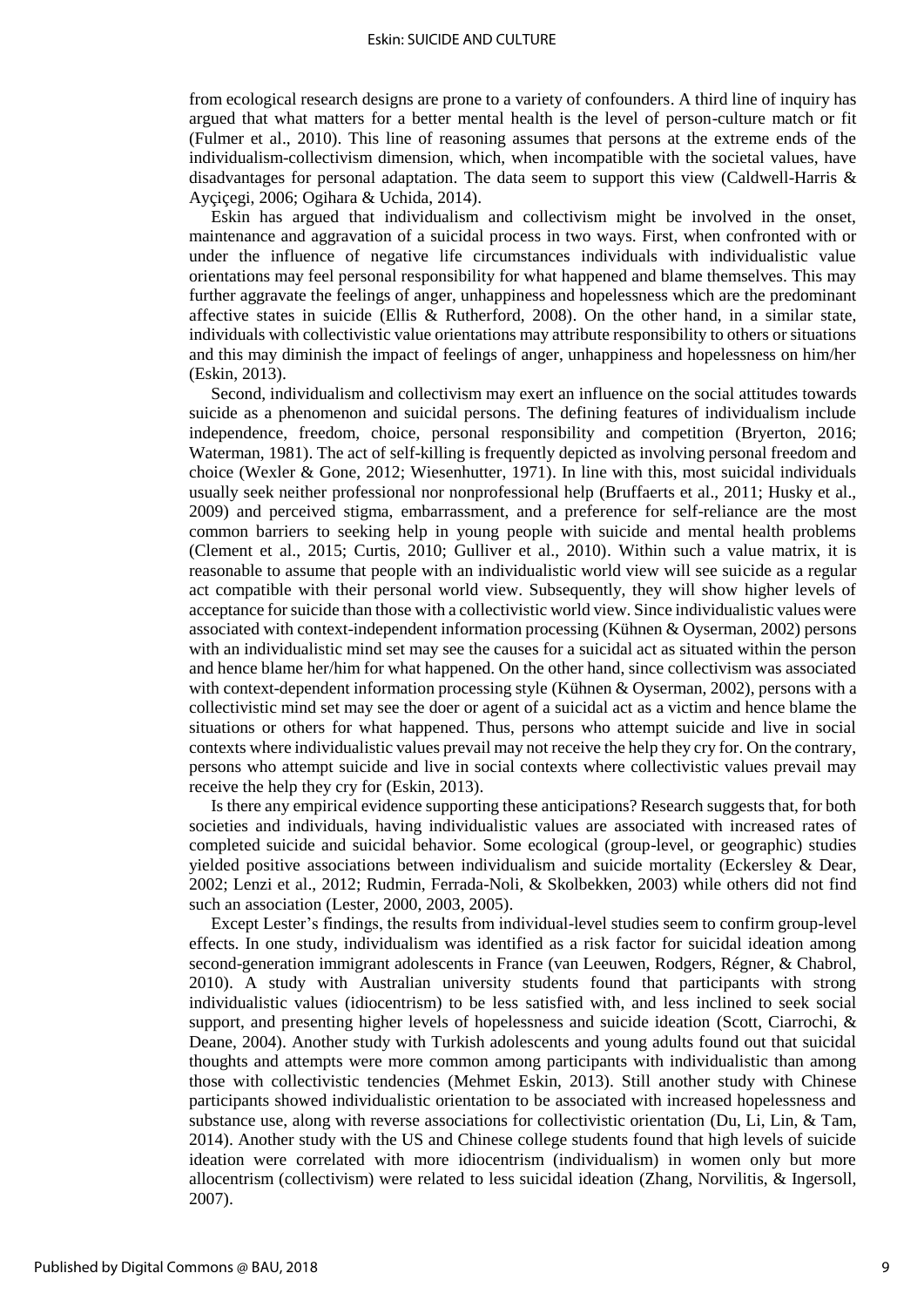Scholarly work on the associations of individualistic and collectivistic cultural orientations to suicidal attitudes seem to support a relationship between individualistic values and permissive attitudes to suicide and suicide related phenomena. For instance, among US college students, individualistic value orientations were found to be associated with the approval of physician assisted suicide (Kemmelmeier, Burnstein, & Peng, 1999; Kemmelmeier, Wieczorkowska, Erb, & Burnstein, 2002). With Turkish young adults and adolescents, Eskin has demonstrated that participants appraising individualistic values over the collectivistic ones displayed more approving and permissive attitudes to suicide however, they were less accepting of a suicidal close friend than those with collectivistic tendencies (Eskin, 2013).

Another line of evidence for the likely role of individualistic values in suicide process comes from gender distribution of suicidal behavior. In suicidology it is a well-known fact that more women think and attempt suicide, but more men kill themselves (Schrijvers, Bollen, & Sabbe, 2012). Characteristics of masculinity whether hegemonic or not include characteristics such as striving for power and dominance, aggressiveness, courage, independency, efficiency, rationality, competitiveness, success, activity, control and invulnerability (Connell & Messerschmidt, 2005; Möller-Leimkühler, 2003; Schippers, 2007). As one may note, the attributes of masculinity overlap largely with the defining characteristics of individualistic world view. For Möller-Leimkühler equipped with an individualistic world view people attribute reduced life chances such as loss of work and long-term unemployment to personal failure rather than as a social problem which result in identity problems, loss of control, helplessness and depression. Accordingly, the author concludes "Males respond to this with maladaptive coping strategies, triggered by norms of traditional masculinity or confusion resulting from gender-role conflict: emotional inexpressiveness, lack of help-seeking, aggressiveness, risk-taking behaviour, violence, alcohol and drug abuse and suicide (p. 7) (Möller-Leimkühler, 2003).

#### **3.3 Self-Construal**

Self-construal refers to how individuals define and make meaning of the self. Basically, selfconstrual is about to what extent people define themselves by incorporating others into their selves. People may define their selves on a scale from a complete incorporation of others into their selves to an absolute exclusion of others. Hence Markus and Kitayama coined the terms independent versus interdependent self-construals. The research indicates that independent and interdependent self-definitions influence basic psychological processes such as motivation, cognition, emotion, social and the like. (Cross et al., 2011; Markus & Kitayama, 1991).

There is a close link between individualism and collectivism dimensions and self-construal. People in collectivistic societies define themselves by incorporating others into their self-concepts and hence when enquired they sample relational aspects of their selves. On the other hand, people in individualistic societies or cultural settings define themselves as autonomous entities disconnected from others and hence when enquired they sample independent aspects of their selves. In this way, interdependent versus independent self-construals are not static self-qualities but dynamic self-processes. Thus, as with individualism-collectivism, self-construal can be thought of a between-culture (Oetzel & Ting-Toomey, 2003), within-culture (Suh, Diener, & Updegraff, 2008) and a within-person (Gardner, Gabriel, & Lee, 1999) variable. In this way, as a cultural ingredient or syndrome self-construal may account for cross-cultural, interpersonal and intrapersonal variations.

Do we have empirical work relating self-construal to suicidal mental well-being and phenomena? The empirical evidence of a role for self-construal on these issues comes from research on self-construal and social support-help seeking process, subjective well-being, psychopathology. Compared to those with independent self-construal, people with an interdependent or relational self-construal perceive their important relationships as more closer and committed (Cross, Bacon, & Morris, 2000); levels of social support are more important for their self-esteem (Cross & Vick, 2001), life satisfaction (Heintzelman & Bacon, 2015) and socially oriented subjective well-being (Suh et al., 2008; Yamaguchi & Kim, 2015); seek help more (Shea & Yeh, 2008) and they seek socially (dependency) oriented help (Komissarouk & Nadler, 2014) and present lower levels of posttraumatic stress disorder (Mordeno, Nalipay, Sy, & Luzano, 2016). However, in Asian American and African American college students it was shown that distress was positively related to interdependent self-construal and negatively associated with independent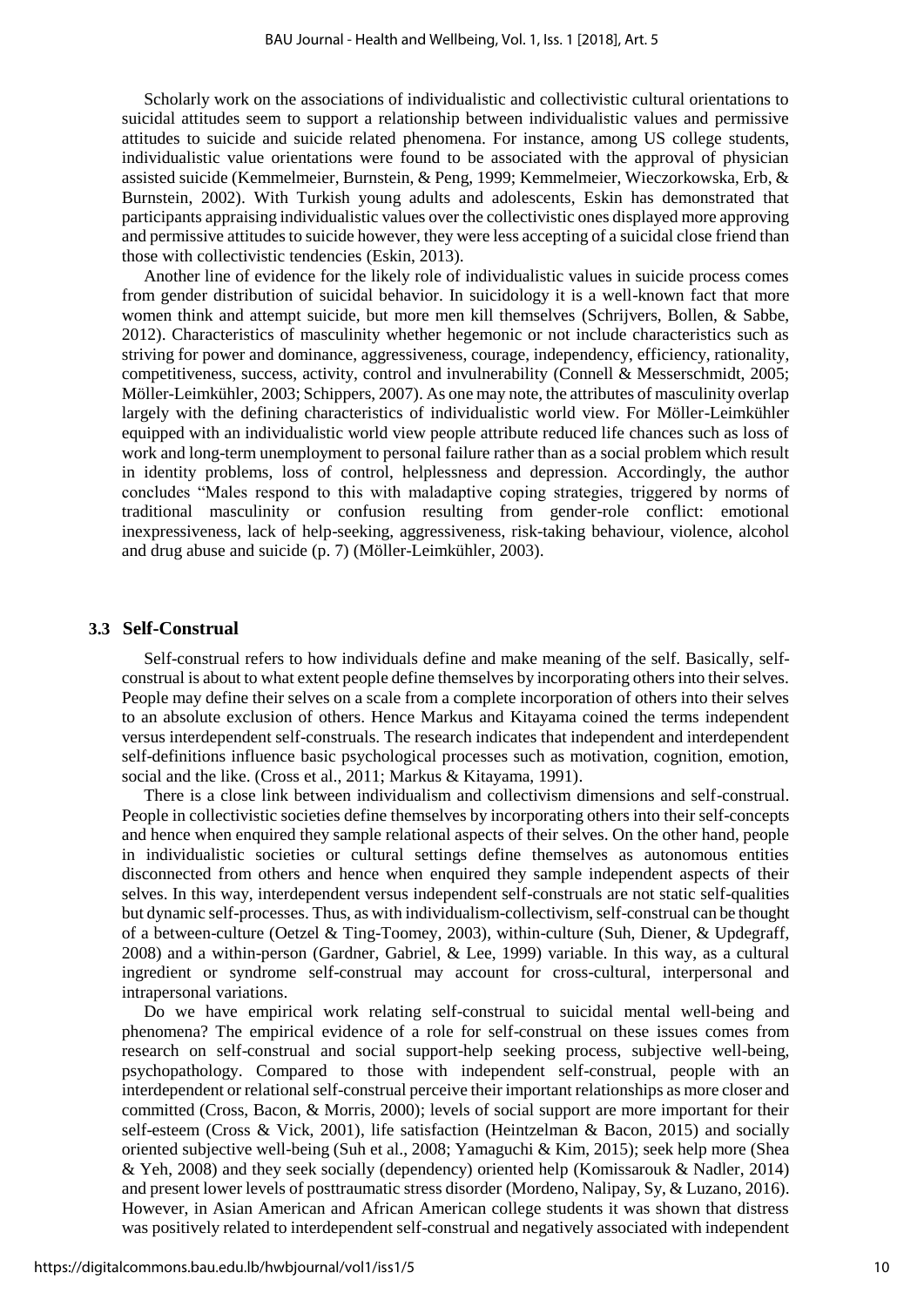self-construal (Christopher & Skillman, 2009) however, these findings can also be accounted for by a culture-clash perspective. Further, the research also shows that interdependent self-construal mitigates the fear of death (Orehek, Sasota, Kruglanski, Dechesne, & Ridgeway, 2014) which is a crucial factor in the interpersonal psychological theory of suicide (Joiner, 2007; Van Orden et al., 2010) but this effect could not be replicated in an independent sample (Lester, 2015).

From above mentioned findings one can deduce that self-construal may be an important variable in a suicidal process. Since individualism-collectivism and self-construal cultural conceptualizations overlap we can assume that the proposed mechanisms for individualisticcollectivistic values in suicide process apply to self-construal as well. Unfortunately, there is a dearth of empirical work investigating the role of self-construal in suicide.

The interpersonal psychological theory of suicide (IPTS) assumes that a sense of thwarted belongingness and perceived burdensomeness make suicide as a desirable option but unless coupled with reduced fear of death do not translate into action (Van Orden et al., 2010). From an IPTS perspective research have examined the relationships among self-construal, thwarted belongingness, perceived burdensomeness and suicide ideation in Asian American college students. It was found out that interdependent self-construal and independent self-construal both weakened the link between perceived burdensomeness and suicide ideation and between thwarted belongingness and suicide ideation (Wong, Koo, Tran, Chiu, & Mok, 2011). It seems that independent and interdependent self-concepts provide beneficial effects against suicide desire in times of perceived burdensomeness and thwarted belongingness in Asian American college students.

One thesis research [conducted under the supervision of the author] with Turkish high school students investigated the relationships of self-construal to nonfatal suicidal behaviors and suicidal attitudes (Yavuz Yaren, 2013). The results have shown that students with suicidal ideation and attempts were characterized by high scores on autonomous self-construal whereas those without such behaviors were characterized by high scores on relational self-construal scale. The results also revealed that while the autonomous self-construal scale scores were related to suicide acceptance positively, relational self-construal scale scores were related to accepting attitudes to suicide negatively. Thus, the findings from this investigation converge with the findings from some others on the relationships of individualistic-collectivistic values to suicidal behavior and attitudes.

#### **3.4 Other Cultural Ingredients or Dimensions**

Researchers have investigated the associations of other value dimensions to suicidal behavior and attitudes. In one study, it was found out that while intellectual autonomy and secular-rational values were associated with higher suicide rates, characteristics of postmodern societies such as self-expression values and egalitarian commitment were associated with lower suicide rates (Schwarzenthal & Milfont, 2016). In another study, self-expression values were found to be associated with higher and survival values with lower suicide acceptability (Stack & Kposowa, 2011b).

The scientific work so far has shown that approval for suicide and social acceptance of suicidal persons are inversely correlated and societies differ on these attitudinal dimensions (Eskin, 1995; Eskin, 1999; Eskin et al., 2014, 2011). In a study with multinational samples of young adults from 12 countries (Eskin, Kujan, et al., 2016) it was found that participants with accepting attitudes towards suicide but rejecting attitudes towards suicidal persons reported more suicidal behavior and psychological distress, and they were more often from high suicide rate countries and samples than their counterparts as if they are caught in a fatal trap in which most predominant feelings of suicidality such as hopelessness or helplessness are likely to occur. It seems that high suicide rate countries are characterized by high suicide approval but a stigmatized view of suicidal persons.

#### **4. CONCLUSIONS**

The survey of the results from the empirical work presented here allow for some tentative conclusions. The conclusions drawn from this brief survey may be summarized as follows:

- It is interesting to note that although many scholars acknowledge the role of culture in suicide very few empirical works have been done so far. Therefore, more scientific work in suicidology research is warranted.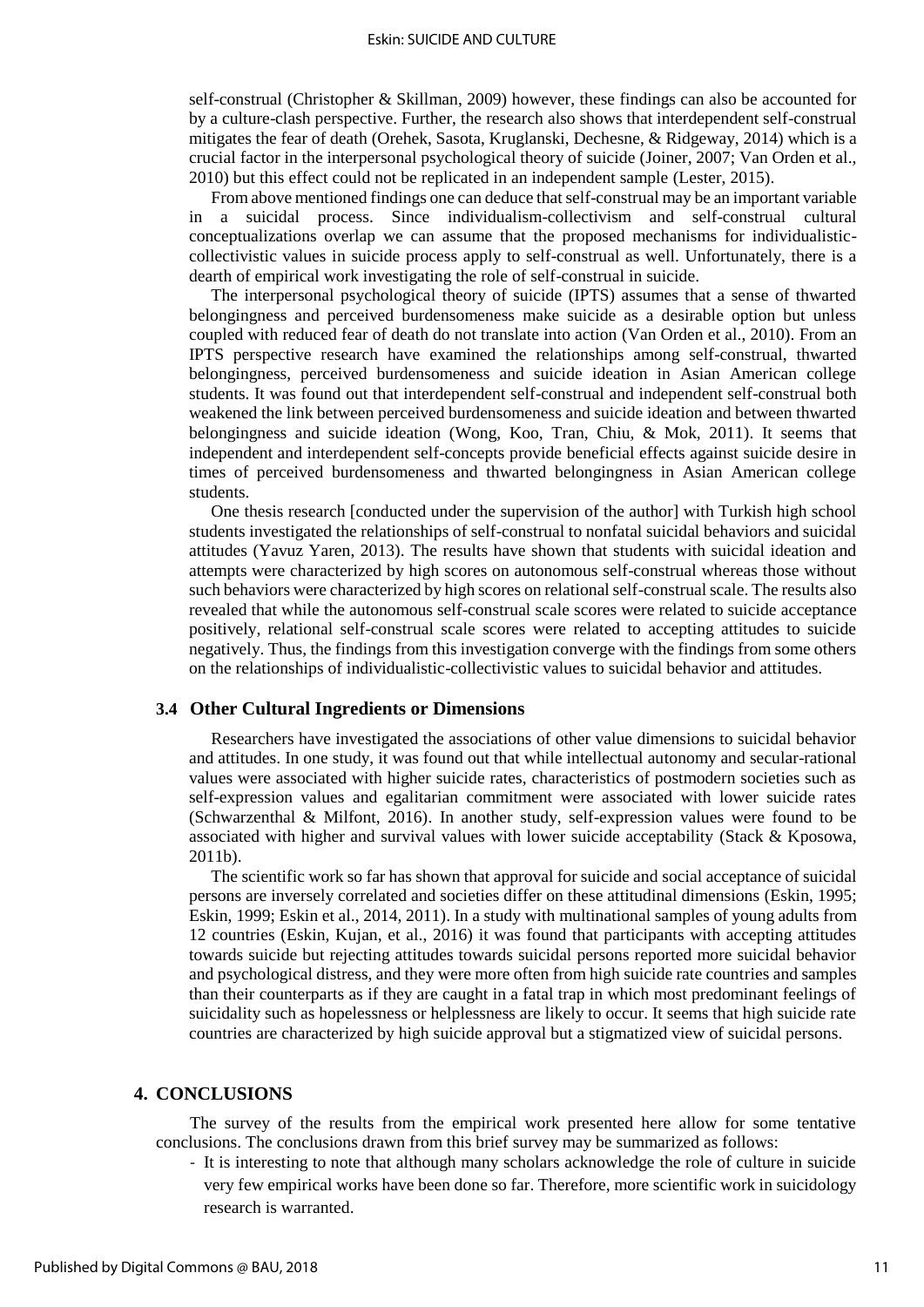- The scientific studies involving country and/or group comparisons of suicidal behavior and attitudes reveal that countries, cultures or groups differ from or resemble to one another. But there are methodological caveats in terms of uncontrolled confounding variables regarding these findings. Thus, the results from these kinds of comparisons, whether aggregate or individual level data, include serious threats to validity.
- The survey reveals that some cultural ingredients or syndromes may be related to suicidal process. Among them are religion and person-collective interface are the most promising variables. Scholarly work indicates that although religion may be a protective factor against suicidal behavior its protective function does not seem to generalize to some geosociocultural contexts and groups. In a similar fashion, the limited scientific work suggests that individualistic value orientations may be a risk factor for and collectivistic value orientations may be a protective factor against suicidality, but these findings do not generalize to some geosociocultural contexts and groups as well.
- More scholarly work with methodological vigor is needed to explore the possible role of cultural factors in suicide. For instance, future work may benefit from making explicit what is meant by culture. Therefore, future research designs should explicitly define what the culture is and develop a measuring approach accordingly. This entails a strict operational definition of cultural variables of interest.
- Future scientific investigations may also benefit from making use of research designs uncovering the conditions under which cultural constructs might be a risk, facilitator for or a protective factor against suicidal behavior.

#### **REFERENCES**

- Akotia, C. S., Knizek, B. L., Kinyanda, E., & Hjelmeland, H. (2014). "I have sinned": Understanding the role of religion in the experiences of suicide attempters in Ghana. *Mental Health, Religion & Culture*, *17*, 437–448.
- Allport, G. W., & Ross, J. M. (1967). Personal religious orientation and prejudice. *Journal of Personality and Social Psychology*, *5*(4), 432–443.
- Ano, G. G., & Vasconcelles, E. B. (2005). Religious coping and psychological adjustment to stress: A meta-analysis. *Journal of Clinical Psychology*, *61*(4), 461–480.
- Birkholz, G., Gibson, J. M., & Clements, P. T. (2004). Dying patients' thoughts of ending their lives: a pilot study of rural New Mexico. *Journal of Psychosocial Nursing and Mental Health Services*, *42*(8), 34–44.
- Boyd, K. A., & Chung, H. (2012). Opinions toward suicide: Cross-national evaluation of cultural and religious effects on individuals. *Social Science Research*, *41*(6), 1565–1580.
- Boyer, P., & Bergstrom, B. (2008). Evolutionary perspectives on religion. *Annual Review of Anthropology*, *37*(1), 111–130.
- Bruffaerts, R., Demyttenaere, K., Hwang, I., Chiu, W. T., Sampson, N., Kessler, R. C., … Nock, M. K. (2011). Treatment of suicidal people around the world. *British Journal of Psychiatry*, *199*(1), 64–70.
- Bryerton, W. (2016). That "Every Man for Himself" Thing: The Rationales of Individualism Among the Urban Poor. *Sociological Inquiry*, *86*(1), 79–102.
- Buono, A. F., Bowditch, J. L., & Lewis, J. W. (1985). When cultures collide: The anatomy of a merger. *Human Relations*, *38*(5), 477–500.
- Caldwell-Harris, C. L., & Ayçiçegi, A. (2006). When personality and culture clash: The psychological distress of allocentrics in an individualist culture and idiocentrics in a collectivist culture. *Transcultural Psychiatry*, *43*(3), 331–361.
- Christopher, M. S., & Skillman, G. D. (2009). Exploring the link between self-construal and distress among african american and asian american college students. *Journal of College Counseling*, *12*(1), 44–56.
- Chu, J. P., Goldblum, P., Floyd, R., & Bongar, B. (2010). The cultural theory and model of suicide. *Applied and Preventive Psychology, 14(1-4),* 25-40.
- Clement, S., Schauman, O., Graham, T., Maggioni, F., Evans-Lacko, S., Bezborodovs, N., … Thornicroft, G. (2015). What is the impact of mental health-related stigma on help-seeking? A systematic review of quantitative and qualitative studies. *Psychological Medicine, 45(1),* 11-27.
- Colucci, E., & Martin, G. (2008). Religion and spirituality along the suicidal path. *Suicide & Life-Threatening Behavior*, *38(2),*  229-244.
- Connell, R. W., & Messerschmidt, J. W. (2005). Hegemonic masculinity: Rethinking the concept. *Gender and Society*, *19*(6), 829–859.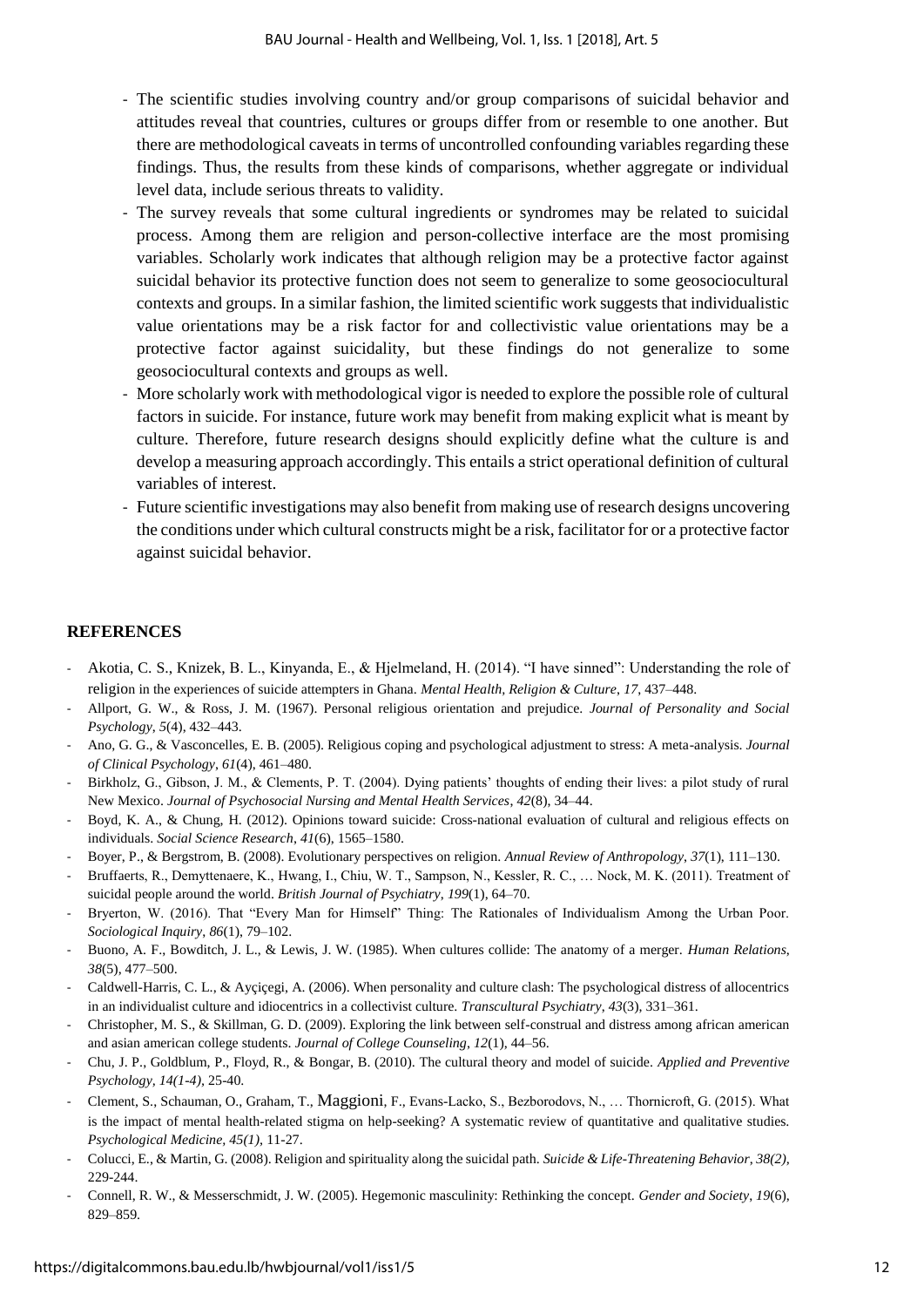- Cross, S. E., Bacon, P. L., & Morris, M. L. (2000). The relational-interdependent self-construal and relationships. *Journal of Personality and Social Psychology*, *78*(4), 791–808.
- Cross, S. E., Hardin, E. E., & Gercek-Swing, B. (2011). The what, how, why, and where of self-construal. *Personality and Social Psychology Review*, *15*, 142–79.
- Cross, S. E., & Vick, N. V. (2001). The interdependent self-construal and social support: The case of persistence in engineering. *Personality and Social Psychology Bulletin*, *27*(7), 820–832.
- Curtis, C. (2010). Youth perceptions of suicide and help-seeking: "they'd think i was weak or 'mental.'" *Journal of Youth Studies*, *13*(6), 699–715.
- Cvinar, J. G. (2005). Do suicide survivors suffer social stigma: A review of the literature. *Perspectives in Psychiatric Care, 41(1),* 14-21.
- de Leo, D. (2015). Can we rely on suicide mortality data? *Crisis*, *36*(1), 1–3.
- Dervic, K., Oquendo, M. A., Grunebaum, M. F., Ellis, S., Burke, A. K., Mann, J. J., & Ph, D. (2004). Religious affiliation and suicide attempt. *The American Journal of Psychiatry*, *161*, 2303–2308.
- Doane, M. J., Elliott, M., & Dyrenforth, P. S. (2014). Extrinsic religious orientation and well-being: Is their negative association real or spurious? *Review of Religious Research*, *56*(1), 45–60.
- Du, H., Li, X., Lin, D., & Tam, C. C. (2014). Hopelessness, individualism, collectivism, and substance use among young ruralto-urban migrants in China. *Health Psychology and Behavioral Medicine*, *2*(1), 211–220.
- Durkheim, E. (1951). *Suicide: A Study in Sociology*. *New York: Free Press*.
- Eckersley, R. (2006). Is modern Western culture a health hazard? *International Journal of Epidemiology*, *35*, 252–258.
- Eckersley, R., & Dear, K. (2002). Cultural correlates of youth suicide. *Social Science and Medicine*, *55*, 1891–1904.
- Ellis, T. E., & Rutherford, B. (2008). Cognition and suicide: Two decades of progress. *International Journal of Cognitive Therapy*, *1*(1), 47–68.
- Eskin, M., Poyrazli, S., Janghorbani, M., Carta, M. G., Tran, U. S., Mechri, A., ... & Voracek, M. (*in press*). The role of religion on suicidal behavior, attitudes and psychological distress in university students: A multinational study. *Transcultural Psychiatry.*
- Eskin, M. (1995). Suicidal behavior as related to social support and assertiveness among Swedish and Turkish high school students: A cross-cultural investigation. *Journal of Clinical Psychology*, *51*(2), 158–172.
- Eskin, M. (1999). Gender and cultural differences in the 12-month prevalence of suicidal thoughts and attempts in Swedish and Turkish adolescents. *Journal of Gender, Culture, and Health*, 4(3), 187-200.
- Eskin, M. (1999). Social reactions of Swedish and Turkish adolescents to a close friend's suicidal disclosure. *Social Psychiatry and Psychiatric Epidemiology*, *34*, 492–497.
- Eskin, M. (2004). The effects of religious versus secular education on suicide ideation and suicidal attitudes in adolescents in Turkey. *Social Psychiatry and Psychiatric Epidemiology*, *39*, 536–542.
- Eskin, M. (2013). The effects of individualistic-collectivistic value orientations on non-fatal suicidal behavior and attitudes in Turkish adolescents and young adults. *Scandinavian Journal of Psychology*, *54*(6), 493–501.
- Eskin, M. (2017). Suicidal ideation, attempts and attitudes in youth [in Turkish]. *Turkish Journal of Psychology*, *32*(80), 93– 111.
- Eskin, M. (1995). Adolescents' attitudes toward suicide, and a suicidal peer: A comparison between Swedish and Turkish high school students. *Scandinavian Journal of Psychology*, *36*(2), 201–207.
- Eskin, M., Kujan, O., Voracek, M., Shaheen, A., Carta, M. G., Sun, J. M., … Tsuno, K. (2016). Cross-national comparisons of attitudes towards suicide and suicidal persons in university students from 12 countries. *Scandinavian Journal of Psychology*, *57*(6), 554–563.
- Eskin, M., Palova, E., & Krokavcova, M. (2014). Suicidal behavior and attitudes in Slovak and Turkish high school students: A cross-cultural investigation. *Archives of Suicide Research*, *18*(1), 58–73.
- Eskin, M., Sun, J.-M., Abuidhail, J., Yoshimasu, K., Kujan, O., Janghorbani, M., … Voracek, M. (2016). Suicidal behavior and psychological distress in university students: A 12-nation study. *Archives of Suicide Research*, *20*(3), 369–388.
- Eskin, M., Voracek, M., Stieger, S., & Altinyazar, V. (2011). A cross-cultural investigation of suicidal behavior and attitudes in Austrian and Turkish medical students. *Social Psychiatry and Psychiatric Epidemiology*, *46*(9), 813–823.
- Fischer, R., & Boer, D. (2011). What is more important for national well-being: Money or autonomy? A meta-analysis of wellbeing, burnout, and anxiety across 63 societies. *Journal of Personality and Social Psychology*, *101*(1), 164–184.
- Fulmer, C. A., Gelfand, M. J., Kruglanski, A. W., Kim-Prieto, C., Diener, E., Pierro, A., & Higgins, E. T. (2010). On "feeling right" in cultural contexts: How person-culture match affects self-esteem and subjective well-being. *Psychological Science*, *21*(11), 1563–1569.
- Gardner, W. L., Gabriel, S., & Lee, A. Y. (1999). "I" value freedom, but "we" value relationships: Self-construal priming mirrors cultural differences in judgment. *Psychological Science*, *10*(4), 321–326.
- Gearing, R. E., & Alonzo, D. (2018). Religion and suicide: New findings. *Journal of Religion and Health*. Advance online publication.
- Gearing, R. E., & Lizardi, D. (2009). Religion and suicide. *Journal of Religion and Health*, *48*, 332–341.
- Goldman-Mellor, S. J., Caspi, A., Harrington, H., Hogan, S., Nada-Raja, S., Poulton, R., & Moffitt, T. E. (2014). Suicide attempt in young people: a signal for long-term health care and social needs. *JAMA Psychiatry*, *71*(2), 119.
- Gulliver, A., Griffiths, K. M., & Christensen, H. (2010). Perceived barriers and facilitators to mental health help-seeking in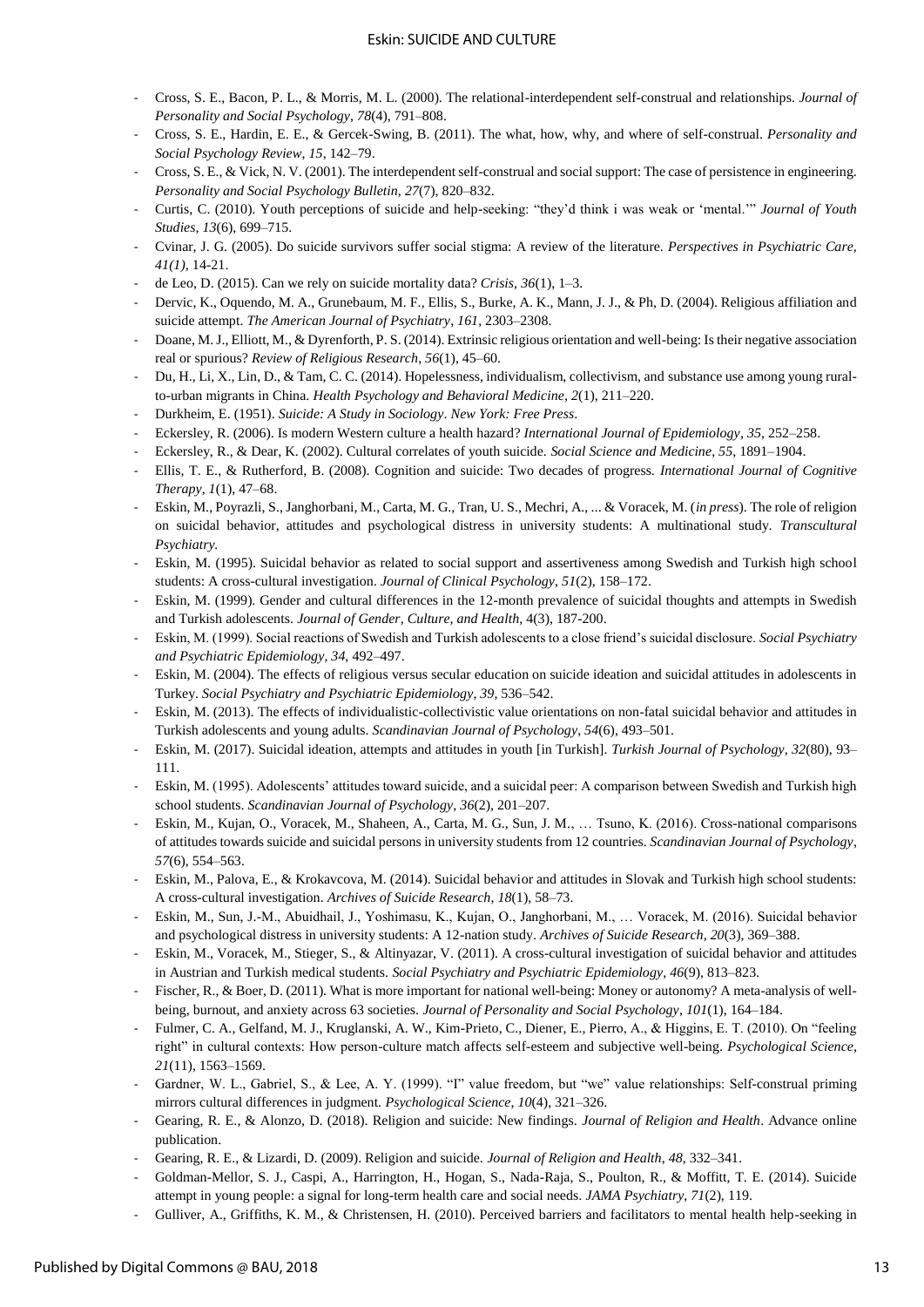young people: A systematic review. *BMC Psychiatry*, *10*.

- Hansen, L., & Pritchard, C. (2008). Consistency in suicide rates in twenty-two developed countries by gender over time 1874- 78, 1974-76, and 1998-2000. *Archives of Suicide Research*, *12*(3), 251–262.
- Heintzelman, S. J., & Bacon, P. L. (2015). Relational self-construal moderates the effect of social support on life satisfaction. *Personality and Individual Differences*, *73*, 72–77.
- Hjelmeland, H. (2010). Cultural research in suicidology: Challenges and opportunities. *Suicidology Online*, *1*, 34–52.
- Hjelmeland, H., & Knizek, B. L. (2017). Suicide and mental disorders: A discourse of politics, power, and vested interests. *Death Studies*, *41*(8), 481–492.
- Hofstede, G., Hofstede, G. J., & Minkov, M. (2010). *Cultures and organizations software of the mind.* New York: McGraw-Hill.
- Hsieh, N. (2017). A global perspective on religious participation and suicide. *Journal of Health and Social Behavior*, *58*(3), 322–339.
- Husky, M. M., McGuire, L., Flynn, L., Chrostowski, C., & Olfson, M. (2009). Correlates of help-seeking behavior among atrisk adolescents. *Child Psychiatry and Human Development*, *40*(1), 15–24.
- International Moneytary Fund (I.M.F.) (2015). Gross domestic product based on purchasing-power-parity (PPP) percapita GDP. Retrieved from *World Economic Outlook Database* (Accessed on 10 March 2018).
- Jeon, H. J., Park, J.-H., & Shim, E.-J. (2013). Permissive attitude toward suicide and future intent in individuals with and without depression: results from a nationwide survey in Korea. *Journal of Nervous and Mental Disease*, *201*, 286–291.
- Joe, S., Romer, D., & Jamieson, P. E. (2007). Suicide acceptability is related to suicide planning in U.S. adolescents and young adults. *Suicide and Life-Threatening Behavior*, *37*(2), 165–178.
- Joiner, T. (2007). Why people die by suicide. Boston: Harvard University Press.
- Kagitcibasi, C., & Berry, J. (1989). Cross-cultural psychology: Current research and trends. *Annual Review of Psychology*, *40*, 493–531.
- Kang, P. P., & Romo, L. F. (2011). The role of religious involvement on depression, risky behavior, and academic performance among Korean American adolescents. *Journal of Adolescence*, *34*(4), 767–778.
- Kemmelmeier, M., Burnstein, E., & Peng, K. (1999). Individualism and authoritarianism shape attitudes toward physicianassisted suicide. *Journal of Applied Social Psychology*, *29*(12), 2613–2631.
- Kemmelmeier, M., Wieczorkowska, G., Erb, H. P., & Burnstein, E. (2002). Individualism, authoritarianism, and attitudes toward assisted death: Cross-cultural, cross-regional, and experimental evidence. *Journal of Applied Social Psychology*, *32*(1), 60–85.
- Kitayama, S., & Uskul, A. K. (2011). Culture, mind, and the brain: current evidence and future directions. *Annual Review of Psychology*, *62*, 419–449.
- Komissarouk, S., & Nadler, A. (2014). "I" seek autonomy, "We" rely on each other: Self-construal and regulatory focus as determinants of autonomy- and dependency-oriented help-seeking behavior. *Personality and Social Psychology Bulletin*, *40*(6), 726–738.
- Kral, M. J. (1994). Suicide as social logic. *Suicide & Life-Threatening Behavior*, *24*, 245–255.
- Kral, M. J. (1998). Suicide and the internalization of culture: Three questions. *Transcultural Psychiatry, 35(2),* 221-233.
- Kroeber, A. L., & Kluckhohn, C. (1952). *Culture: A critical review of concepts and definitions.* Cambridge Massachusets: Harward University Press.
- Kühnen, U., & Oyserman, D. (2002). Thinking about the self influences thinking in general: Cognitive consequences of salient self-concept. *Journal of Experimental Social Psychology*, *38*, 492–499.
- Lawrence, R. E., Brent, D., Mann, J. J., Burke, A. K., Grunebaum, M. F., Galfalvy, H. C., & Oquendo, M. A. (2016). Religion as a risk factor for suicide attempt and suicide ideation among depressed patients. *Journal of Nervous and Mental Disease*, *204*(11), 845–850.
- Lawrence, R. E., Oquendo, M. A., & Stanley, B. (2016). Religion and suicide risk: A systematic review. *Archives of Suicide Research*, *20*(1), 1–21.
- Lenzi, M., Colucci, E., & Minas, H. (2012). Suicide, culture, and society from a cross-national perspective. *Cross-Cultural Research*, *46*, 50–71.
- Lester, D. (2000). Individualism and suicide. *Perceptual and Motor Skills*, *91*(3 part 1), 826.
- Lester, D. (2003). Nations' rated individualism and suicide and homicide rates. *Psychological Reports*, *92*, 426.
- Lester, D. (2005). Individualism and suicide. *Psychological Reports*, *97*, 576.
- Lester, D. (2008). Suicide and culture. *World Cultural Psychiatry Research Review*, *3(2),* 51-68.
- Lester, D. (2009). Culture and suicide. In *S. Eshun & R. A. Gurung (Eds.). Culture and mental health: Sociocultural influences, theory, and practice. John Wiley & Sons.* (pp. 297–319).
- Lester, D. (2015). Self-construal and the fear of death. *Psychological Reports*, *117*(2), 376–379.
- Lester, D., & Walker, R. L. (2017). Religiosity is a protective factor for suicidal ideation in European American students but not in African American students. *OMEGA - Journal of Death and Dying*, *74*(3), 295–303.
- Leung, A. K. Y., & Cohen, D. (2011). Within- and between-culture variation: Individual differences and the cultural logics of honor, face, and dignity cultures. *Journal of Personality and Social Psychology*, *100*(3), 507–526.
- Lew, B., Huen, J., Yuan, L., Stack, S., Maniam, T., Yip, P., ... Jia, C. (2018). Religious orientation and its relationship to suicidality: A study in one of the least religious countries. *Religions*, *9*(2), 15.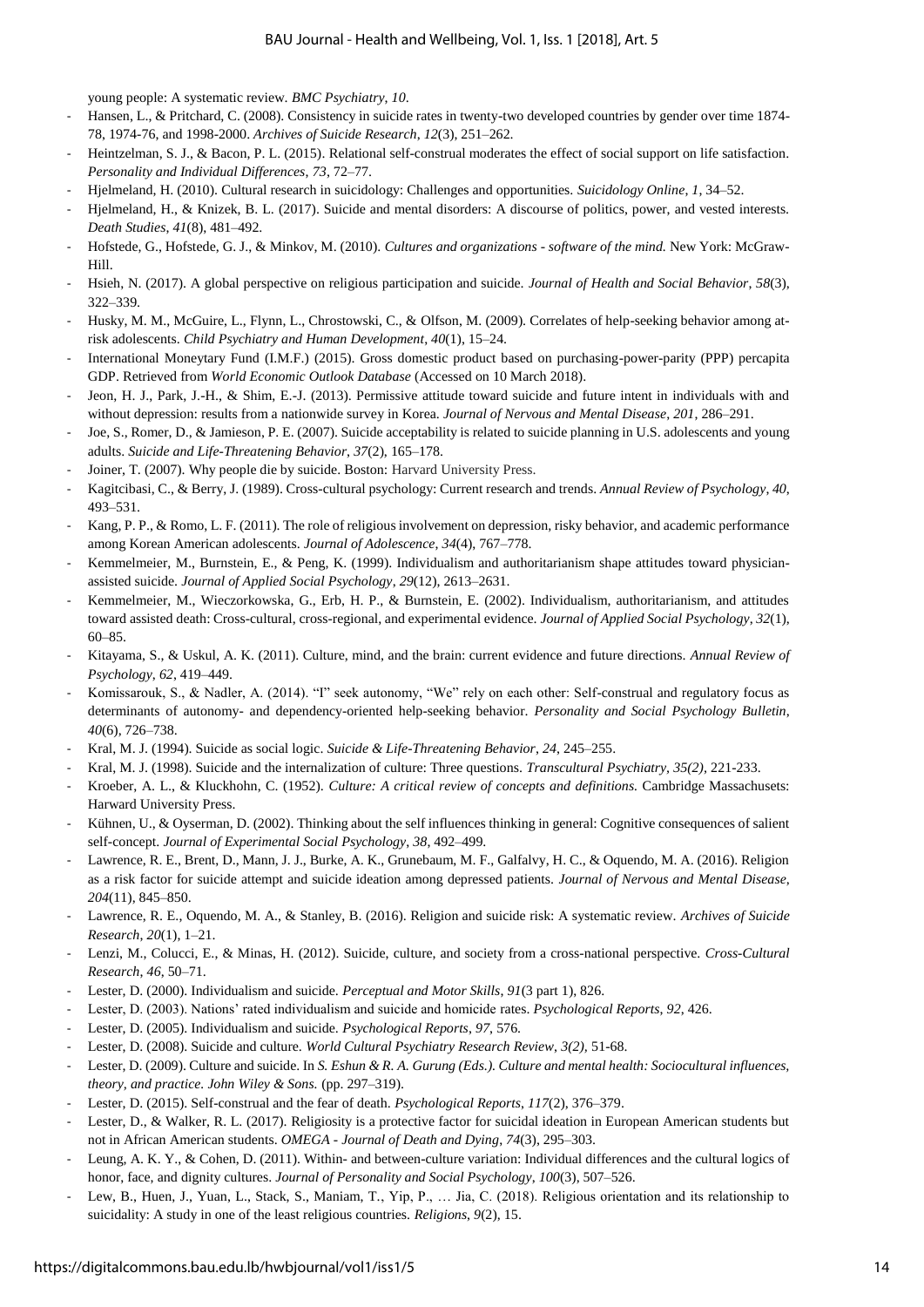#### Eskin: SUICIDE AND CULTURE

- Lizardi, D., & Gearing, R. E. (2010). Religion and suicide: Buddhism, Native American and African religions, Atheism, and Agnosticism. *Journal of Religion and Health*, *49*, 377–384.
- Maharajh, H. D., & Abdool, P. S. (2005). Cultural aspects of suicide. *TheScientificWorldJournal*, *5*, 736–746.
- Markus, H. R., & Kitayama, S. (1991). Culture and the self: Implications for cognition, emotion, and motivation. *Psychological Review*, *98*(2), 224–253.
- Matsumoto, D., Yoo, S. H., & Nakagawa, S. (2008). Culture, emotion regulation, and adjustment. *Journal of Personality and Social Psychology*, *94*, 925–937.
- Mishara, B. L., & Weisstub, D. N. (2005). Ethical and legal issues in suicide research. *International Journal of Law and Psychiatry*, *28*(1), 23–41.
- Möller-Leimkühler, A. M. (2003). The gender gap in suicide and premature death or: Why are men so vulnerable? *European Archives of Psychiatry and Clinical Neuroscience*, *253*(1), 1–8.
- Moorman, R., & Blakely, G. (1995). Individualism-collectivism as an individual difference predictor of organizational citizenship behavior. *Journal of Organizational Behavior*, *16*, 127–142.
- Mordeno, I. G., Nalipay, M. J. N., Sy, D. J. S., & Luzano, J. G. C. (2016). PTSD factor structure and relationship with selfconstrual among internally displaced persons. *Journal of Anxiety Disorders*, *44*, 102–110.
- Moreira-Almeida, A., Neto, F. L., & Koenig, H. G. (2006). Religiousness and mental health: A review. *Revista Brasileira de Psiquiatria*, *28*(3), 242–250.
- Neeleman, J., & Lewis, G. (1999). Suicide, religion, and socioeconomic conditions. An ecological study in 26 countries, 1990. *Journal of Epidemiology and Community Health*, *53*, 204–210.
- Nock, M. K., Borges, G., Bromet, E. J., Cha, C. B., Kessler, R. C., & Lee, S. (2008). Suicide and suicidal behavior. *Epidemiologic Reviews, 30(1),* 133-154.
- Nonnemaker, J. M., McNeely, C. A., & Blum, R. W. (2003). Public and private domains of religiosity and adolescent health risk behaviors: Evidence from the National Longitudinal Study of Adolescent Health. *Social Science and Medicine*, *57*(11), 2049–2054.
- Norko, M. A., Freeman, D., Phillips, J., Hunter, W., Lewis, R., & Viswanathan, R. (2017). Can religion protect against suicide? *Journal of Nervous and Mental Disease*, *205*(1), 9–14.
- Oetzel, J. G., & Ting-Toomey, S. (2003). Face concerns in interpersonal conflict: a cross-cultural empirical test of the face negotiation theory. *Communication Research*, *30*(6), 599–624.
- Ogihara, Y., & Uchida, Y. (2014). Does individualism bring happiness? Negative effects of individualism on interpersonal relationships and happiness. *Frontiers in Psychology*, *5*, 135.
- Orehek, E., Sasota, J. A., Kruglanski, A. W., Dechesne, M., & Ridgeway, L. (2014). Interdependent self-construals mitigate the fear of death and augment the willingness to become a martyr. *Journal of Personality and Social Psychology*, *107*(2), 265– 275.
- Oyserman, D. (1993). The lens of personhood: Viewing the self and others in a multicultural society. *Journal of Personality and Social Psychology*, *65*, 993–1009.
- Oyserman, D., Coon, H. M., & Kemmelmeier, M. (2002). Rethinking individualism and collectivism: evaluation of theoretical assumptions and meta-analyses. *Psychological Bulletin*, *128*, 3–72.
- Oyserman, D., & Lee, S. W. S. (2008a). A situated cognition perspective on culture. Effects of priming cultural syndromes on cognition and motivation. In *R. Sorrentino & S. Yamaguchi (Eds.). Handbook of motivation and cognition across cultures. New York: Elsevier.* (pp. 237–265).
- Oyserman, D., & Lee, S. W. S. (2008b). Does culture influence what and how we think? Effects of priming individualism and collectivism. *Psychological Bulletin*, *134*, 311–342.
- Oyserman, D., Novin, S., Flinkenflögel, N., & Krabbendam, L. (2014). Integrating culture-as-situated-cognition and neuroscience prediction models. *Culture and Brain*, *2*(1), 1–26.
- Pargament, K., Feuille, M., & Burdzy, D. (2011). The Brief RCOPE: Current psychometric status of a short measure of religious coping. *Religions*, *2*(4), 51–76.
- Pargament, K. I. (1997). *The psychology of religion and coping: Theory, research, practice*. New York: The Guilford Press.
- Pescosolido, B. A. (1990). The social context of religious integration and suicide: Pursuing the network explanation. *Sociological Quarterly*, *31*(3), 337–357.
- Peters, K., Cunningham, C., Murphy, G., & Jackson, D. (2016). "People look down on you when you tell them how he died": Qualitative insights into stigma as experienced by suicide survivors. *International Journal of Mental Health Nursing*, *25*(3), 251–257.
- Pitman, A. (2018). Addressing suicide risk in partners and relatives bereaved by suicide. *British Journal of Psychiatry, 212(4),*  197-198.
- Pitman, A. L., Osborn, D. P. J., Rantell, K., & King, M. B. (2016). Bereavement by suicide as a risk factor for suicide attempt: A cross-sectional national UK-wide study of 3432 young bereaved adults. *BMJ Open*, *6*(1).
- Pitman, A. L., Stevenson, F., Osborn, D. P. J., & King, M. B. (2018). The stigma associated with bereavement by suicide and other sudden deaths: A qualitative interview study. *Social Science and Medicine*, *198*, 121–129.
- Pritchard, C., & Amanullah, S. (2007). An analysis of suicide and undetermined deaths in 17 predominantly Islamic countries contrasted with the UK. *Psychological Medicine*, *37*, 421–430.
- Purzycki, B. G., Haque, O. S., & Sosis, R. (2014). Extending evolutionary accounts of religion beyond the mind: Religions as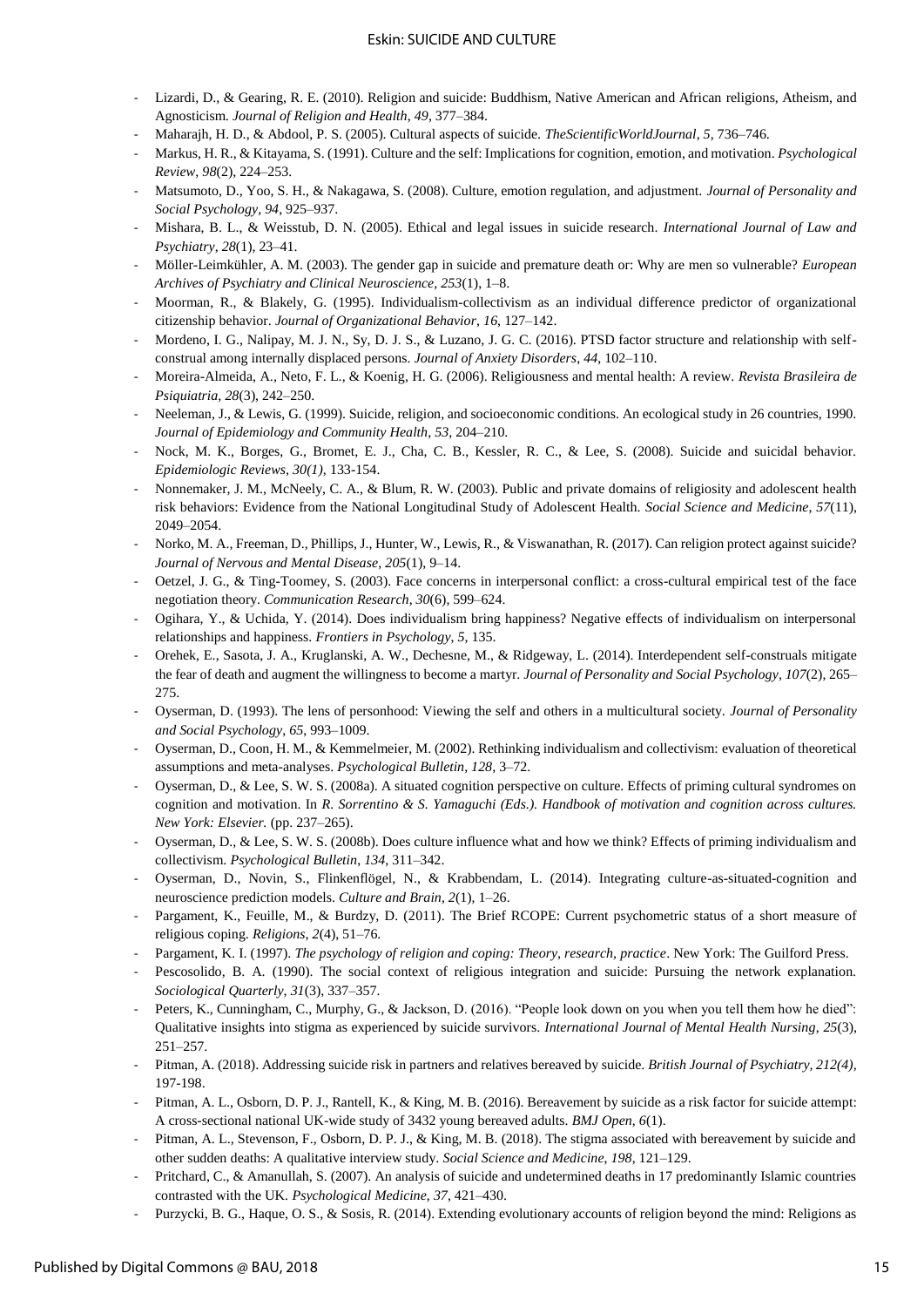adaptive systems. *Evolution, Religion, and Cognitive Science: Critical and Constructive Essays, 74-91.*

- Pyysiäinen, I., & Hauser, M. (2010). The origins of religion: evolved adaptation or by-product? *Trends in Cognitive Sciences*, *14*(3), 104–109.
- Ribeiro, J. D., Franklin, J. C., Fox, K. R., Bentley, K. H., Kleiman, E. M., Chang, B. P., & Nock, M. K. (2016). Self-injurious thoughts and behaviors as risk factors for future suicide ideation, attempts, and death: a meta-analysis of longitudinal studies. *Psychological Medicine*, *46*(02), 225–236.
- Ritter, K., Chaudhry, H. R., Idemudia, E., Karakula, H., Okribelashvili, N., Rudaleviciene, P., & Stompe, T. (2008). Suicide motives and culture: Degree of modernization, response behavior and acceptance. *World Cultural Psychiatry Research Review*, *3*, 69–76.
- Rudmin, F. W., Ferrada-Noli, M., & Skolbekken, J. A. (2003). Questions of culture, age and gender in the epidemiology of suicide. *Scandinavian Journal of Psychology*, *44*, 373–381.
- Saucier, G., Kenner, J., Iurino, K., Bou Malham, P., Chen, Z., Thalmayer, A. G., … Altschul, C. (2015). Cross-cultural differences in a Global "Survey of World Views." *Journal of Cross-Cultural Psychology*, *46*(1), 53–70.
- Schippers, M. (2007). Recovering the feminine other: Masculinity, femininity, and gender hegemony. *Theory and Society*, *36*(1), 85–102.
- Schrijvers, D. L., Bollen, J., & Sabbe, B. G. C. (2012). The gender paradox in suicidal behavior and its impact on the suicidal process. *Journal of Affective Disorders, 138(1-2),* 19-26.
- Schwarzenthal, M. J., & Milfont, T. L. (2016). Suicide and culture: Exploring country-level relations between suicide rates and dimensions of cultural variability. In *Unity, Diversity and Culture: Research and Scholarship* selected from the 22nd Congress of the International Association for Cross-Cultural Psychology: Reims, France 2014, (pp. 312–319).
- Scott, G., Ciarrochi, J., & Deane, F. P. (2004). Disadvantages of being an individualist in an individualistic culture: Idiocentrism, emotional competence, stress, and mental health. *Australian Psychologist*, *39*, 143–154.
- Shea, M., & Yeh, C. J. (2008). Asian American students' cultural values, stigma, and relational self-construal: Correlates of attitudes toward professional help seeking. *Journal of Mental Health Counseling*, *30*(2), 157.
- Shepard, D. S., Gurewich, D., Lwin, A. K., Reed, G. A., & Silverman, M. M. (2016). Suicide and suicidal attempts in the United States: Costs and policy implications. *Suicide & Life-Threatening Behavior*, *46*(3), 352–362.
- Shneidman, E. S. (1998). Perspectives on suicidology. Further reflections on suicide and psychache. *Suicide & Life-Threatening Behavior*, *28*(3), 245–250.
- Sisask, M., Varnik, A., Kolves, K., Bertolote, J. M., Bolhari, J., Botega, N. J., … Wasserman, D. (2010). Is religiosity a protective factor against attempted suicide: a cross-cultural case-control study. *Archives of Suicide Research*, *14*, 44–55.
- Smith, T. B., McCullough, M. E., & Poll, J. (2003). Religiousness and depression: Evidence for a main effect and the moderating influence of stressful life events. *Psychological Bulletin*, *129*(4), 614–636.
- Stack, S. (1983). The effect of religious commitment on suicide: a cross-national analysis. *Journal of Health and Social Behavior*, *24*, 362–374.
- Stack, S. (1998). The relationship between culture and suicide: An analysis of African Americans. *Transcultural Psychiatry*, *35*(2), 253–269.
- Stack, S., & Kposowa, A. J. (2008). The association of suicide rates with individual-level suicide attitudes: A cross-national analysis. *Social Science Quarterly*, *89*, 39–59.
- Stack, S., & Kposowa, A. J. (2011a). Religion and suicide acceptability: A cross-national analysis. *Journal for the Scientific Study of Religion*, *50*, 289–306.
- Stack, S., & Kposowa, A. J. (2011b). The effect of survivalism-self-expressionism culture on black male suicide acceptability: A cross-national analysis. *Social Science and Medicine*, *72*, 1211–1218.
- Stack, S., & Wasserman, I. (1992). The effect of religion on suicide ideology: An analysis of the networks perspective. *Journal for the Scientific Study of Religion*, *31*, 457–466.
- Stark, R., Doyle, D. P., & Rushing, J. L. (1983). Beyond Durkheim: Religion and suicide. *Journal for the Scientific Study of Religion*, *22*, 120–131.
- Stroppa, A., & Moreira-Almeida, A. (2013). Religiosity, mood symptoms, and quality of life in bipolar disorder. *Bipolar Disorders*, *15*(4), 385–393.
- Suh, E. M., Diener, E., & Updegraff, J. A. (2008). From culture to priming conditions: Self-construal influences on life satisfaction judgments. *Journal of Cross-Cultural Psychology*, *39*(1), 3–15.
- Tarakeshwar, N., Stanton, J., & Pargament, K. I. (2003). Religion: An overlooked dimension in cross-cultural psychology. *Journal of Cross-Cultural Psychology, 34(4),* 377-394.
- Taylor, R. J., Chatters, L. M., & Joe, S. (2011). Religious involvement and suicidal behavior among African Americans and Black Caribbeans. *Journal of Nervous and Mental Disease*, *199*(7), 478–486.
- Thanh, H. T. T., Tran, T. N., Jiang, G.-X., Leenaars, A., & Wasserman, D. (2006). Life time suicidal thoughts in an urban community in Hanoi, Vietnam. *BMC Public Health*, *6*(1), 76.
- Triandis, H. C. (2001). Individualism-collectivism and personality. *Journal of Personality*, *69*, 907–924.
- Vail, K. E., Arndt, J., & Abdollahi, A. (2012). Exploring the existential function of religion and supernatural agent beliefs among Christians, Muslims, Atheists, and Agnostics. *Personality and Social Psychology Bulletin*, *38*(10), 1288–1300.
- van Leeuwen, N., Rodgers, R., Régner, I., & Chabrol, H. (2010). The role of acculturation in suicidal ideation among secondgeneration immigrant adolescents in France. *Transcultural Psychiatry*, *47*, 812–832.